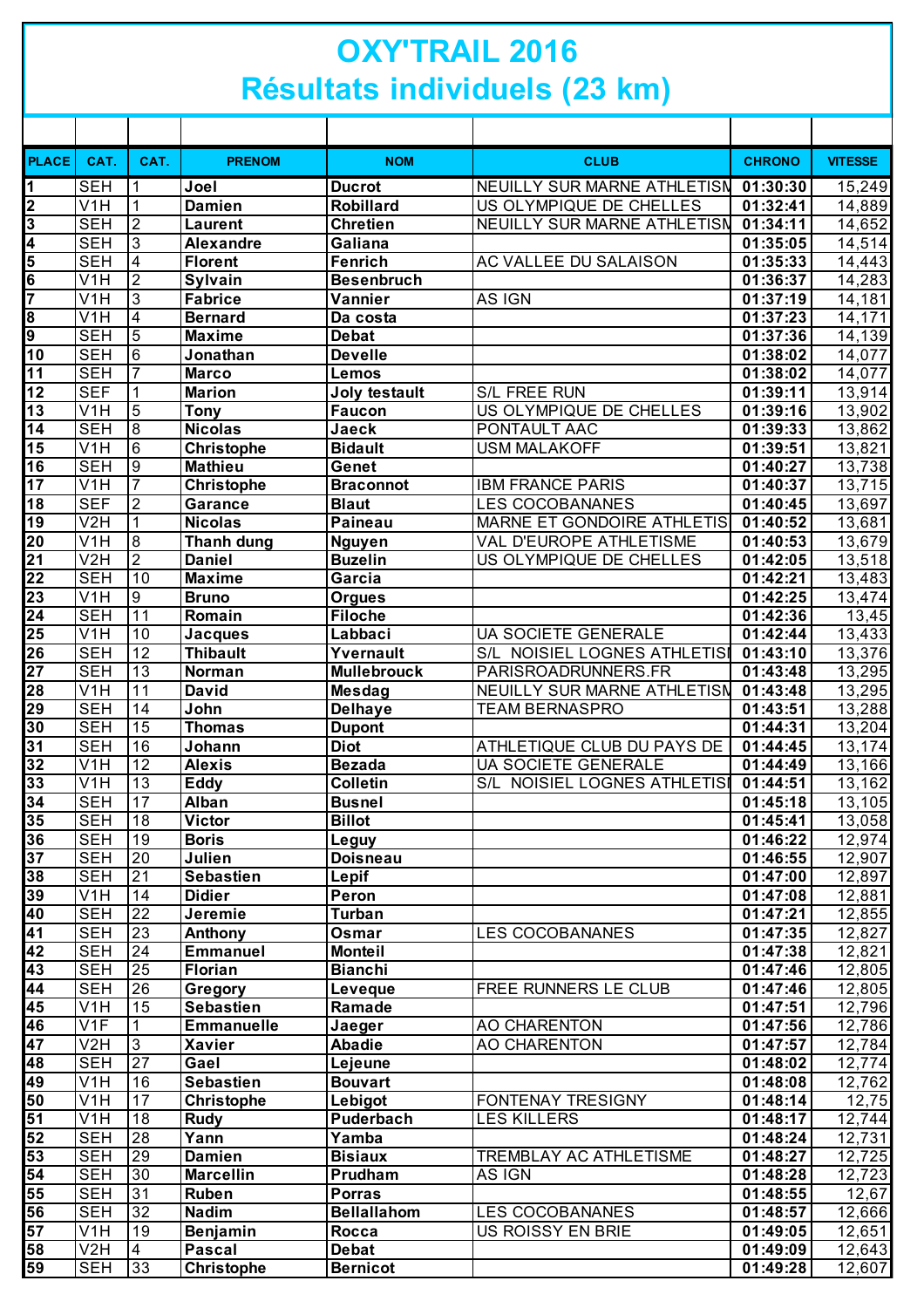| 60                         | <b>SEH</b>              | 34              | Remi              | Soria                |                                   | 01:49:40 | 12,584              |
|----------------------------|-------------------------|-----------------|-------------------|----------------------|-----------------------------------|----------|---------------------|
| 61                         | <b>SEH</b>              | 35              | <b>Philippe</b>   | <b>Marie anne</b>    |                                   | 01:49:42 | 12,58               |
| 62                         | <b>SEH</b>              | 36              | <b>Maxime</b>     | Colin                |                                   | 01:50:00 | 12,545              |
| 63                         | <b>SEH</b>              | 37              | <b>Antoine</b>    | Verrier              |                                   | 01:50:02 | 12,542              |
|                            |                         |                 |                   |                      |                                   |          |                     |
| 64                         | <b>SEH</b>              | 38              | Son               | <b>Nguyen thanh</b>  |                                   | 01:50:05 | 12,536              |
| 65                         | <b>SEH</b>              | 39              | <b>Benoit</b>     | Palermo              |                                   | 01:50:09 | 12,528              |
| 66                         | <b>SEH</b>              | 40              | Jerome            | <b>Senez</b>         | <b>COR DAMMARTIN</b>              | 01:50:27 | 12,494              |
| 67                         | <b>SEH</b>              | 41              | <b>Gautier</b>    | Tual                 |                                   | 01:50:30 | 12,489              |
| 68                         | <b>SEF</b>              | $\overline{3}$  | <b>Aurelie</b>    | Cournut              | ATHLETIC BRUNOY CLUB              | 01:50:45 | 12,46               |
| 69                         | <b>SEH</b>              | 42              | <b>Sebastien</b>  | <b>Poirier</b>       | PARISROADRUNNERS.FR               | 01:51:02 | 12,429              |
| $\overline{70}$            | V <sub>1</sub> H        | $\overline{20}$ | Jerome            | Kosinski             |                                   | 01:51:02 | 12,429              |
| $\overline{71}$            | V2H                     | $5\overline{)}$ | Ludovic           | Garcia               | BLANC MESNIL SPORT AC             |          |                     |
|                            |                         |                 |                   |                      |                                   | 01:51:04 | 12,425              |
| $\overline{72}$            | <b>ESH</b>              | $\mathbf{1}$    | Louis             | <b>Duthoit</b>       |                                   | 01:51:05 | 12,423              |
| $\overline{73}$            | <b>SEH</b>              | 43              | <b>Gautier</b>    | <b>Salali</b>        |                                   | 01:51:14 | 12,406              |
| 74                         | V <sub>1</sub> H        | $\overline{21}$ | Erwan             | Galardon             |                                   | 01:51:22 | 12,391              |
| $\overline{75}$            | <b>SEH</b>              | 44              | Thomas            | <b>Dussauge</b>      |                                   | 01:51:29 | 12,379              |
| $\overline{76}$            | <b>SEH</b>              | 45              | <b>Olivier</b>    | Voisinot             |                                   | 01:51:45 | 12,349              |
| $\overline{77}$            | V <sub>1</sub> H        | $\overline{22}$ | <b>Emmanuel</b>   | <b>Ribeiro</b>       | <b>FONTENAY TRESIGNY</b>          | 01:51:52 | 12,336              |
| 78                         | V2H                     | $\overline{6}$  | Lionel            | Loiseau              |                                   | 01:52:09 | 12,305              |
| 79                         | V <sub>1</sub> H        | 23              | <b>Stephane</b>   | <b>Cruchant</b>      |                                   | 01:52:19 | 12,287              |
|                            |                         |                 |                   |                      |                                   |          |                     |
| 80                         | <b>SEH</b>              | 46              | <b>David</b>      | <b>Stevant</b>       |                                   | 01:52:24 | 12,278              |
| $\overline{81}$            | <b>SEH</b>              | $\overline{47}$ | Hugo              | <b>Maciejewski</b>   |                                   | 01:52:30 | 12,267              |
| $\overline{82}$            | <b>SEH</b>              | 48              | Kevin             | Phojo                |                                   | 01:52:30 | 12,267              |
| 83                         | V <sub>2</sub> H        | $\overline{7}$  | Jerome            | <b>Suc</b>           |                                   | 01:52:33 | 12,261              |
| 84                         | <b>SEH</b>              | 49              | <b>Frederic</b>   | <b>Delafosse</b>     |                                   | 01:52:40 | 12,249              |
| 85                         | <b>SEH</b>              | 50              | Loic              | <b>Tournant</b>      |                                   | 01:52:46 | 12,238              |
| 86                         | V <sub>1</sub> H        | $\overline{24}$ | Juan              | De oliveira          |                                   | 01:52:51 | 12,229              |
| $\overline{\overline{87}}$ | <b>SEH</b>              | 51              | <b>David</b>      | <b>Bournizel</b>     | <b>GA NOISY LE GRAND</b>          | 01:53:03 | 12,207              |
|                            |                         |                 |                   |                      |                                   |          |                     |
| 88                         | V <sub>1</sub> H        | $\overline{25}$ | Jesus             | Garcia               |                                   | 01:53:05 | 12,203              |
| 89                         | V2H                     | œ               | Jean fabien       | <b>Delhaye</b>       | <b>SM MONTROUGE</b>               | 01:53:09 | 12,196              |
| $\overline{90}$            | <b>SEH</b>              | 52              | <b>Benoit</b>     | <b>Dodin</b>         | <b>ATHLETIC BRUNOY CLUB</b>       | 01:53:13 | 12,189              |
| $\overline{91}$            | $\overline{V2H}$        | $\overline{9}$  | Joel              | <b>Herivaux</b>      | ATHLETIQUE CLUB DU PAYS DE        | 01:53:13 | 12,189              |
| $\overline{92}$            | V <sub>2</sub> H        | $\overline{10}$ | <b>Stephan</b>    | <b>Bauzou</b>        |                                   | 01:53:24 | 12,169              |
| $\overline{93}$            | <b>SEH</b>              | 53              | <b>Antoine</b>    | Roblin               | <b>ING SPORT</b>                  | 01:53:38 | 12,144              |
| 94                         | $\overline{\text{V1H}}$ | 26              | <b>Guillaume</b>  | <b>Perrotin</b>      |                                   | 01:53:42 | $\overline{12,137}$ |
| 95                         | <b>SEH</b>              | 54              | Romain            | <b>Carpentier</b>    |                                   | 01:53:44 | 12,134              |
| 96                         | $\overline{\text{V1H}}$ | $\overline{27}$ |                   |                      |                                   |          |                     |
|                            |                         |                 | <b>Xavier</b>     | <b>Armange</b>       | <b>ATHLETIC BRUNOY CLUB</b>       | 01:53:44 | $\overline{12,}134$ |
| 97                         | V1H                     | 28              | <b>Fabrice</b>    | Poignet              |                                   | 01:53:46 | 12, 13              |
| 98                         | V <sub>1</sub> H        | 29              | <b>Franck</b>     | <b>Capliez</b>       | <b>BUSSY ST GEORGES ATHLETISN</b> | 01:53:51 | 12,121              |
| 99                         | V3H                     |                 | <b>Francois</b>   | <b>Gallois</b>       | RED STAR CLUB CHAMPIGNY           | 01:53:54 | 12,116              |
| 100                        | <b>SEH</b>              | 55              | <b>Tony</b>       | Rocca                |                                   | 01:54:00 | 12,105              |
| 101                        | <b>SEH</b>              | 56              | <b>Alessio</b>    | Raccanello           |                                   | 01:54:06 | 12,095              |
| 102                        | <b>SEF</b>              | 4               | Anna kaisa        | Pietilainen          |                                   | 01:54:16 | 12,077              |
| 103                        | V <sub>1</sub> H        | $\overline{30}$ | <b>Herve</b>      | Avemani              | UNION SPORTIVE CHATELET EN        | 01:54:23 | 12,065              |
| 104                        | V <sub>1</sub> H        | $\overline{31}$ | <b>Philippe</b>   | <b>Galland</b>       |                                   | 01:54:34 | 12,045              |
|                            |                         | 57              |                   |                      |                                   |          |                     |
| 105                        | <b>SEH</b>              |                 | <b>Xavier</b>     | <b>Pesney</b>        | AS IGN                            | 01:54:53 | 12,012              |
| 106                        | <b>SEH</b>              | 58              | Jonathan          | Lenormand            | S/L NOISIEL LOGNES ATHLETISI      | 01:54:55 | 12,009              |
| 107                        | V <sub>1</sub> H        | $\overline{32}$ | <b>Pascal</b>     | Paic                 |                                   | 01:55:10 | 11,983              |
| 108                        | <b>SEH</b>              | 59              | <b>Nicolas</b>    | Garrote              |                                   | 01:55:12 | 11,979              |
| 109                        | V <sub>1</sub> H        | $\overline{33}$ | Jean michel       | Ferdinand            | <b>PLM CONFLANS</b>               | 01:55:15 | 11,974              |
| 110                        | V <sub>2</sub> H        | $\overline{11}$ | Jean philippe     | Jouanne              | <b>BUSSY ST GEORGES ATHLETISN</b> | 01:55:16 | 11,972              |
| 111                        | <b>SEH</b>              | 60              | <b>Maxime</b>     | <b>Blanchard</b>     | ATHLETIC BRUNOY CLUB              | 01:55:17 | 11,971              |
| $\overline{112}$           | V <sub>1</sub> H        | 34              | Abdelaziz aziz    | El abdallaoui        |                                   | 01:55:26 | 11,955              |
| 113                        | <b>SEH</b>              | 61              | <b>Fabien</b>     | Laurette             | ASC BNP PARIBAS PARIS             | 01:55:32 | 11,945              |
|                            |                         |                 |                   |                      |                                   |          |                     |
| 114                        | <b>SEH</b>              | 62              | <b>Guillaume</b>  | Garnier              | <b>LES COCOBANANES</b>            | 01:55:44 | 11,924              |
| 115                        | V <sub>1</sub> H        | 35              | Yannick           | <b>Durant</b>        | UNION SPORTIVE CHATELET EN        | 01:55:52 | 11,91               |
| 116                        | V3H                     | $\overline{2}$  | <b>Francis</b>    | <b>Dubois</b>        |                                   | 01:55:58 | 11,9                |
| 117                        | V2H                     | 12              | <b>Bruno</b>      | Robillard            | DASSAULT SPORTS SURESNES          | 01:56:10 | 11,879              |
| 118                        | <b>SEH</b>              | 63              | <b>Nicolas</b>    | <b>Montreuil</b>     |                                   | 01:56:12 | 11,876              |
| 119                        | V <sub>1</sub> H        | 36              | <b>Christophe</b> | Khoumeri             |                                   | 01:56:12 | 11,876              |
| 120                        | V1H                     | 37              | <b>Ernest</b>     | Odje                 | <b>ING SPORT</b>                  | 01:56:15 | 11,871              |
| 121                        | <b>SEH</b>              | 64              | <b>Pierre</b>     | <b>Gosseaume</b>     | <b>OURPAINOURGAIN</b>             | 01:56:15 | 11,871              |
| 122                        | <b>SEH</b>              | 65              | <b>Nicolas</b>    | <b>Tremouilleres</b> |                                   | 01:56:18 | 11,866              |
|                            |                         |                 |                   |                      |                                   |          |                     |
| 123                        | V <sub>2</sub> H        | 13              | <b>Rosand</b>     | Yeponde              | ATHLETIC BRUNOY CLUB              | 01:56:19 | 11,864              |
| 124                        | <b>SEH</b>              | 66              | <b>Thibault</b>   | <b>Denefle</b>       | UNION SPORTIVE ALFORTVILLE        | 01:56:22 | 11,859              |
| 125                        | <b>SEH</b>              | 67              | Jean louis        | <b>Coelho ines</b>   | UNION SPORTIVE ALFORTVILLE        | 01:56:25 | 11,854              |
| 126                        | <b>SEH</b>              | 68              | <b>Etienne</b>    | <b>Foessel</b>       |                                   | 01:56:37 | 11,834              |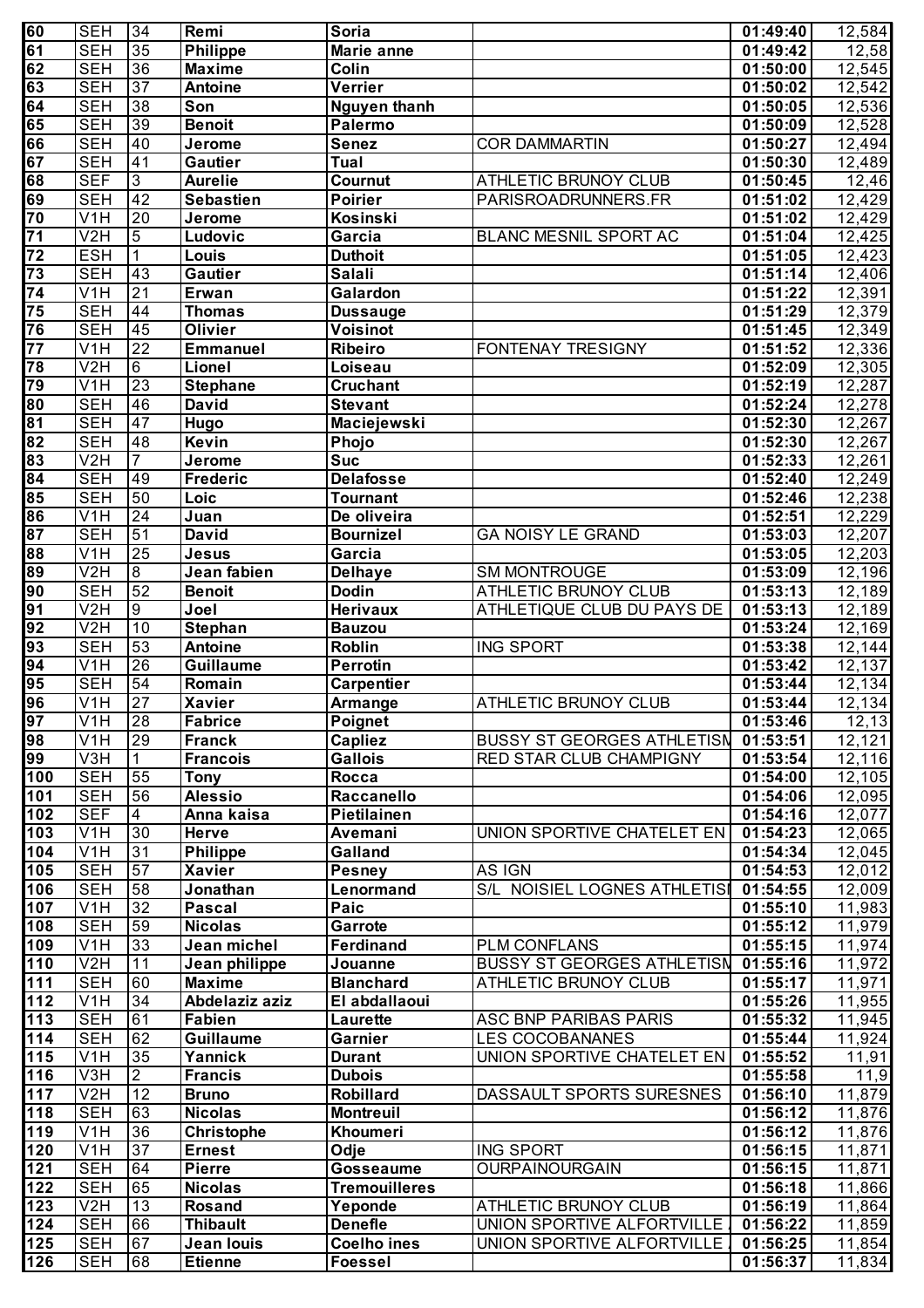| $\overline{127}$ | V1H                            | 38                    | <b>Thierry</b>                   | Peres                                 |                                                    | 01:56:39             | 11,83               |
|------------------|--------------------------------|-----------------------|----------------------------------|---------------------------------------|----------------------------------------------------|----------------------|---------------------|
| 128              | <b>SEH</b>                     | 69                    | Thierry                          | Le priol                              | <b>TITITRAILEUR</b>                                | 01:56:39             | 11,83               |
| 129              | V1H                            | 39                    | <b>Philippe</b>                  | <b>Tomas</b>                          | MARNE ET GONDOIRE ATHLETIS                         | 01:56:46             | 11,818              |
| 130              | <b>SEH</b>                     | 70                    | Vincent                          | Lacomblez                             |                                                    | 01:56:52             | 11,808              |
| 131              | <b>SEH</b>                     | $\overline{71}$       | <b>Thibault</b>                  | Pelloquin                             |                                                    | 01:57:00             | 11,795              |
| 132              | <b>SEH</b>                     | $\overline{72}$       | <b>Laurent</b>                   | Carlier                               |                                                    | 01:57:02             | 11,792              |
| $\overline{133}$ | V <sub>1</sub> H               | 40                    | Paul                             | De carvalho                           | US OLYMPIQUE DE CHELLES                            | 01:57:04             | 11,788              |
| $\overline{134}$ | <b>SEH</b>                     | $\overline{73}$       | <b>Stephane</b>                  | <b>Martiny</b>                        | CHESSY TRIATHLON                                   | 01:57:09             | 11,78               |
| 135              | <b>SEH</b>                     | $\overline{74}$       | <b>Guillaume</b>                 | <b>Miffre</b>                         |                                                    | 01:57:10             | 11,778              |
| 136              | V1F                            | $\overline{2}$        | <b>Stephanie</b>                 | Varron                                | AS IGN                                             | 01:57:27             | 11,75               |
| 137              | <b>SEH</b>                     | $\overline{75}$       | Yannick                          | Leclercq                              |                                                    | 01:57:31             | $\overline{11,743}$ |
| 138<br>139       | <b>JUH</b><br><b>SEH</b>       | 1<br>76               | Hendri                           | De la rosa                            |                                                    | 01:57:38             | 11,731              |
| $\overline{140}$ | V1H                            | $\overline{41}$       | Jeremie<br><b>Eric</b>           | Jaymes<br>Even                        | <b>BUSSY RUNNING</b><br>UNION SPORTIVE ALFORTVILLE | 01:57:38<br>01:57:39 | 11,731<br>11,73     |
| 141              | V1H                            | 42                    | <b>Hubert</b>                    | Vadimon                               | <b>PLM CONFLANS</b>                                | 01:57:43             | 11,723              |
| $\overline{142}$ | <b>SEH</b>                     | $\overline{77}$       | <b>Jimmy</b>                     | Rouet                                 | <b>ASBF MLV</b>                                    | 01:57:49             | 11,713              |
| 143              | <b>SEH</b>                     | $\overline{78}$       | <b>Frederic</b>                  | <b>Barlier</b>                        |                                                    | 01:57:55             | 11,703              |
| 144              | <b>SEH</b>                     | 79                    | <b>Emmanuel</b>                  | <b>Maxime</b>                         |                                                    | 01:57:59             | 11,697              |
| 145              | <b>SEH</b>                     | 80                    | Benjamin                         | <b>Bouf</b>                           |                                                    | 01:58:01             | 11,693              |
| 146              | <b>SEH</b>                     | $\overline{81}$       | <b>Mathieu</b>                   | Carmantrand                           | <b>COR DAMMARTIN</b>                               | 01:58:07             | 11,683              |
| 147              | V1H                            | 43                    | <b>Frederic</b>                  | Gast                                  | <b>BOLTS</b>                                       | 01:58:09             | 11,68               |
| 148              | <b>SEH</b>                     | 82                    | <b>Guillaume</b>                 | <b>Siber</b>                          | <b>BOLTS</b>                                       | 01:58:09             | 11,68               |
| 149              | V1H                            | 44                    | <b>Cedric</b>                    | Espagnol                              |                                                    | 01:58:19             | 11,664              |
| 150              | <b>SEH</b>                     | 83                    | <b>Guillaume</b>                 | Falkowski                             |                                                    | 01:58:25             | 11,654              |
| 151              | V2H                            | 14                    | <b>Patrick</b>                   | Lamotte                               | MARNE ET GONDOIRE ATHLETIS                         | 01:58:32             | 11,642              |
| 152              | <b>SEH</b>                     | 84                    | <b>Regis</b>                     | Gaiffe                                | <b>TEAM E2R</b>                                    | 01:58:34             | 11,639              |
| 153              | <b>SEH</b>                     | 85                    | <b>Alexandre</b>                 | <b>Dailly</b>                         | LES COLLéGUES                                      | 01:58:50             | 11,613              |
| 154              | V <sub>2</sub> H               | 15                    | <b>Vincent</b>                   | Gary                                  |                                                    | 01:58:56             | 11,603              |
| 155              | V2H                            | 16                    | Jean luc                         | <b>Forest</b>                         |                                                    | 01:59:00             | 11,597              |
| 156              | <b>SEH</b>                     | 86                    | <b>Florian</b>                   | Gacon                                 | VS OZOIR LA FERRIERE                               | 01:59:01             | 11,595              |
| 157              | V1H                            | $\overline{45}$       | Gerald                           | <b>Pascual</b>                        | US ROISSY EN BRIE                                  | 01:59:04             | 11,59               |
| 158              | <b>SEH</b>                     | 87                    | <b>Damien</b>                    | Journet                               | PONTAULT AAC                                       | 01:59:10             | 11,58               |
| 159              | <b>SEH</b>                     | $\overline{88}$<br>89 | Quentin                          | Chobiron                              | UNION SPORTIVE ALFORTVILLE                         | 01:59:12             | 11,577              |
| 160<br>161       | <b>SEH</b><br><b>ESF</b>       | 1                     | <b>Mauricio</b><br>Annika        | <b>Benavides botero</b><br>Engwall    | <b>LES COCOBANANES</b>                             | 01:59:19<br>01:59:22 | 11,566<br>11,561    |
| 162              | <b>SEH</b>                     | 90                    | <b>Cedric</b>                    | <b>Dubourg</b>                        |                                                    | 01:59:27             | 11,553              |
| 163              | <b>ESH</b>                     | $\overline{2}$        | <b>Nicolas</b>                   | <b>Bertali</b>                        |                                                    | 01:59:41             | 11,53               |
| 164              | V1H                            | 46                    | <b>Olivier</b>                   | <b>Sbordone</b>                       |                                                    | 01:59:54             | 11,51               |
| 165              | <b>SEH</b>                     | $\overline{91}$       | <b>Mathieu</b>                   | <b>Charret</b>                        |                                                    | 01:59:57             | 11,505              |
| 166              | <b>SEH</b>                     | 92                    | Julien                           | Laplace                               |                                                    | 02:00:08             | 11,487              |
| 167              | <b>SEH</b>                     | 93                    | Jean marc                        | <b>Millaud</b>                        | <b>TEAM RCPF</b>                                   | 02:00:21             | 11,467              |
| 168              | $\overline{\text{V3H}}$        | $\overline{3}$        | <b>Denis</b>                     | Leconte                               | US OLYMPIQUE DE CHELLES                            | 02:00:29             | 11,454              |
| 169              | V2H                            | 17                    | Remy                             | <b>Pavlakos</b>                       | LIVRY GARGAN ATHLETISME                            | 02:00:30             | 11,452              |
| 170              | <b>SEH</b>                     | 94                    | <b>Christophe</b>                | Skowron                               |                                                    | 02:00:31             | 11,451              |
| 171              | <b>SEH</b>                     | 95                    | <b>Pierre</b>                    | Pacheco                               | UNION NORD EST 95 A                                | 02:00:31             | 11,451              |
| 172              | V2H                            | $\overline{18}$       | Frederic                         | <b>Archambault</b>                    | <b>FREE RUNNERS LE CLUB</b>                        | 02:00:35             | 11,444              |
| 173              | $\overline{\text{V1H}}$        | 47                    | Jean philippe                    | Leconte                               |                                                    | 02:00:52             | 11,418              |
| 174              | V2H                            | $\overline{19}$       | <b>Marc</b>                      | Roussel                               | <b>PLM CONFLANS</b>                                | 02:00:58             | 11,408              |
| 175              | $\overline{\text{V1H}}$        | $\overline{48}$       | <b>Fabrice</b>                   | Preau                                 | <b>BERNASPRO</b>                                   | 02:00:59             | 11,407              |
| 176              | $\overline{\text{V1H}}$        | 49                    | <b>Fabrice</b>                   | <b>Dallangelo</b>                     | NEUILLY SUR MARNE ATHLETISN                        | 02:01:04             | 11,399              |
| 177              | $\overline{\text{V1H}}$        | 50                    | <b>Pascal</b>                    | <b>Petiton</b>                        |                                                    | 02:01:05             | 11,397              |
| 178              | <b>SEH</b>                     | 96                    | Laurent                          | <b>Enjolras</b>                       |                                                    | 02:01:05             | 11,397              |
| 179              | <b>SEH</b><br>V <sub>2</sub> H | 97<br>20              | Jean philippe<br><b>Frederic</b> | <b>Guilloux</b>                       | <b>ANTONY ATHLETISME 92</b><br><b>ASBF MLV</b>     | 02:01:13             | 11,385              |
| 180<br>181       | <b>SEH</b>                     | 98                    | Romain                           | <b>Humbert claude</b><br><b>Vitte</b> |                                                    | 02:01:17<br>02:01:18 | 11,378<br>11,377    |
| 182              | <b>SEH</b>                     | 99                    | Jean pierre                      | Doan                                  |                                                    | 02:01:19             | 11,375              |
| 183              | V1H                            | 51                    | <b>Frederic</b>                  | <b>Coudert</b>                        | FREE RUNNERS LE CLUB                               | 02:01:20             | 11,374              |
| 184              | V <sub>1</sub> H               | 52                    | <b>Xavier</b>                    | <b>Sinnesael</b>                      |                                                    | 02:01:21             | 11,372              |
| 185              | <b>SEH</b>                     | $\overline{100}$      | <b>Benjamin</b>                  | Noudelberg                            |                                                    | 02:01:25             | 11,366              |
| 186              | V1H                            | 53                    | Christophe                       | <b>Hazebrouck</b>                     |                                                    | 02:01:27             | 11,363              |
| 187              | V <sub>1</sub> H               | 54                    | Claude                           | Louison                               |                                                    | 02:01:39             | 11,344              |
| 188              | V <sub>1</sub> H               | 55                    | Paulo                            | Defigueiredo                          | ATHLETIC BRUNOY CLUB                               | 02:01:41             | 11,341              |
| 189              | V <sub>1</sub> H               | 56                    | <b>Olivier</b>                   | <b>Blandin</b>                        | ATHLETIC BRUNOY CLUB                               | 02:01:41             | 11,341              |
| 190              | V <sub>2</sub> H               | 21                    | <b>Eric</b>                      | <b>Volle</b>                          | ATHLETIC BRUNOY CLUB                               | 02:01:41             | 11,341              |
| 191              | V <sub>1</sub> H               | 57                    | Laurent                          | Payet                                 |                                                    | 02:01:43             | 11,338              |
| 192              | <b>SEH</b>                     | 101                   | Julien                           | Le dantec                             |                                                    | 02:01:45             | 11,335              |
| 193              | <b>SEH</b>                     | 102                   | <b>Kitta</b>                     | <b>Sisavath</b>                       |                                                    | 02:01:45             | 11,335              |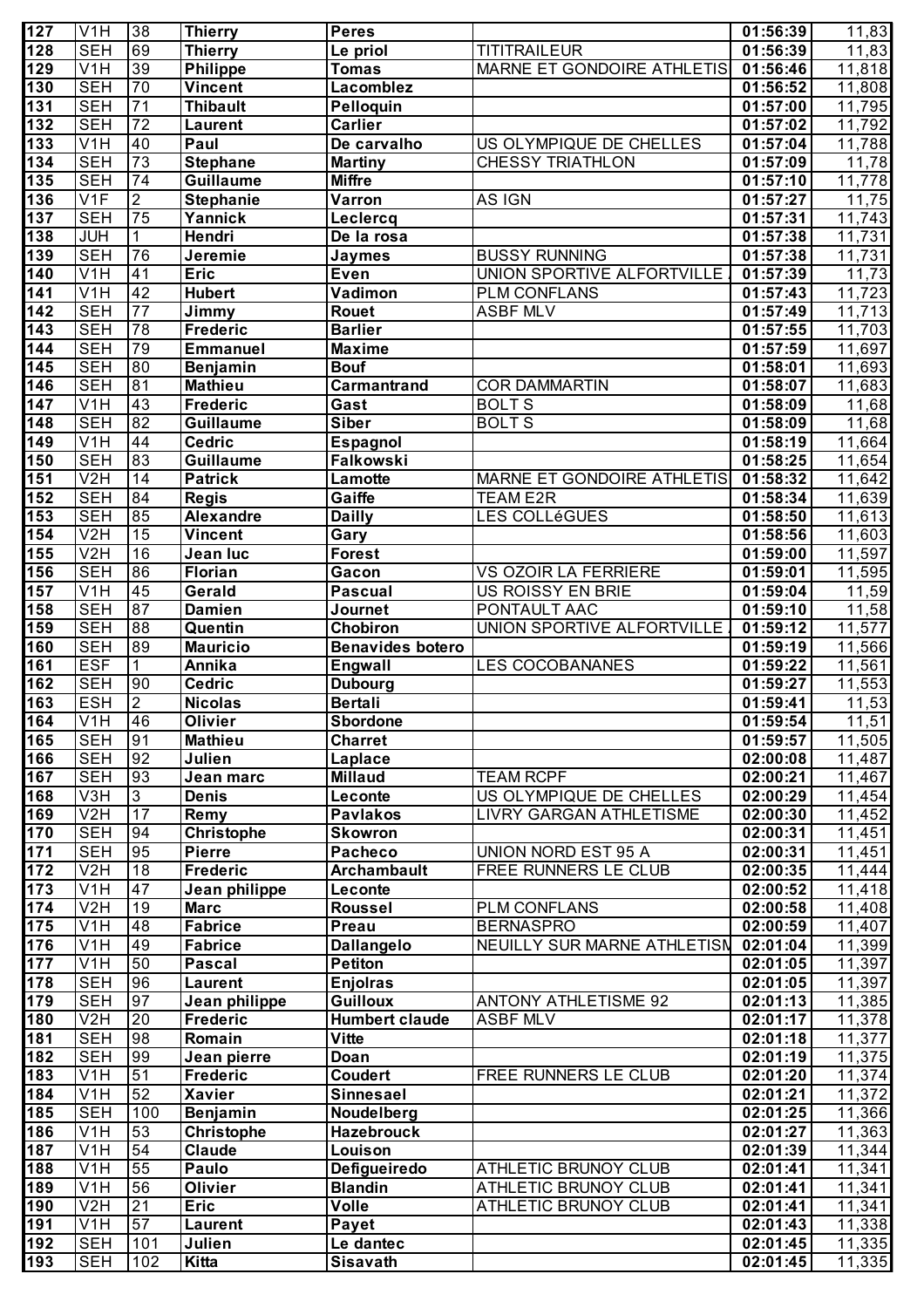| 194              | <b>SEH</b>              | 103               | Guy               | Deleurme poulman CAPVM  |                             | 02:01:46 | 11,333               |
|------------------|-------------------------|-------------------|-------------------|-------------------------|-----------------------------|----------|----------------------|
| 195              | <b>SEH</b>              | 104               | <b>Jerome</b>     | Piovanetti              |                             | 02:01:49 | 11,328               |
| 196              | <b>SEH</b>              | 105               | <b>Jerome</b>     | Thomas                  | CLUB ATHLE PLESSIS 94       | 02:01:51 | 11,325               |
| 197              | <b>SEH</b>              | 106               | <b>Cedric</b>     | <b>Dereat</b>           |                             | 02:01:52 | 11,324               |
| 198              | V2H                     | $\overline{22}$   | <b>Daniel</b>     | Roger                   |                             | 02:01:53 | 11,322               |
|                  |                         |                   |                   |                         |                             |          |                      |
| 199              | V <sub>1</sub> H        | $\overline{58}$   | <b>Christian</b>  | <b>Rodrigues</b>        |                             | 02:02:08 | 11,299               |
| 200              | <b>SEH</b>              | 107               | Jeremie           | Cohen                   | <b>DECATHLON</b>            | 02:02:12 | 11,293               |
| $\overline{201}$ | V2H                     | $\overline{23}$   | Sylvain           | Caijo                   |                             | 02:02:13 | 11,291               |
| 202              | <b>SEH</b>              | 108               | Guigui            | Georget                 |                             | 02:02:36 | 11,256               |
| 203              | <b>SEH</b>              | 109               | <b>Florian</b>    | Hervieu                 |                             | 02:02:43 | 11,245               |
| 204              | V1H                     | 59                | Olivier           | <b>Brincat</b>          | <b>ESFRA</b>                | 02:02:46 | 11,241               |
| 205              | V2H                     | $\overline{24}$   | <b>Didier</b>     | <b>Hassoux</b>          | FREE RUNNERS LE CLUB        | 02:02:48 | 11,238               |
| 206              | V <sub>1</sub> H        | 60                | Guillaume         | <b>Noe</b>              |                             | 02:02:50 | 11,235               |
| $\overline{207}$ | V1H                     | 61                | Giancarlo         | <b>Pilisi</b>           | <b>TYPE 1 RUNNING TEAM</b>  | 02:02:50 | 11,235               |
| 208              | <b>SEH</b>              | 110               | <b>Florent</b>    | <b>Finkenberg</b>       | <b>LES SPARTAKS</b>         | 02:02:57 | 11,224               |
| 209              | V2H                     | $\overline{25}$   | <b>Bertrand</b>   | <b>Egler</b>            | <b>VS OZOIR LA FERRIERE</b> | 02:03:02 | 11,216               |
| $\overline{210}$ | <b>SEF</b>              | $\overline{5}$    | <b>Annelyse</b>   | Godet                   |                             | 02:03:06 | 11,21                |
| $\overline{211}$ | V3H                     | $\overline{4}$    | Jean paul         | Coutancin               |                             | 02:03:10 | 11,204               |
| $\overline{212}$ | V <sub>1</sub> H        | 62                | <b>Patrice</b>    | <b>Harvier</b>          |                             | 02:03:14 | 11,198               |
| $\overline{213}$ | <b>SEH</b>              | $\overline{111}$  | Jonathan          |                         |                             | 02:03:14 | $\overline{11,198}$  |
|                  |                         | 112               |                   | Smyczynski              |                             |          |                      |
| $\overline{214}$ | <b>SEH</b>              |                   | Olivier           | Yenge                   | <b>ATHLETIC BRUNOY CLUB</b> | 02:03:14 | 11,198               |
| $\overline{215}$ | V <sub>2</sub> H        | $\overline{26}$   | <b>Christophe</b> | Labattut                |                             | 02:03:15 | 11,197               |
| $\overline{216}$ | <b>SEH</b>              | $\overline{113}$  | Francisco javie   | Marquez galvez          |                             | 02:03:17 | $\overline{11,194}$  |
| $\overline{217}$ | <b>SEF</b>              | 6                 | Andrea virginia   | Sousa dantas            | <b>RUNRUN TOURS</b>         | 02:03:29 | 11,176               |
| $\overline{218}$ | V <sub>2</sub> H        | $\overline{27}$   | <b>Laurent</b>    | Lerbet                  |                             | 02:03:34 | $\overline{11,168}$  |
| $\overline{219}$ | V <sub>1</sub> H        | 63                | Adjete            | <b>Wilson vignon</b>    |                             | 02:03:34 | $\overline{11,168}$  |
| 220              | <b>SEH</b>              | $\frac{114}{114}$ | <b>Cyrille</b>    | Coyard                  |                             | 02:03:36 | $\overline{11,165}$  |
| $\overline{221}$ | V <sub>2</sub> H        | $\overline{28}$   | <b>Didier</b>     | Renoult                 |                             | 02:03:37 | 11,164               |
| 222              | <b>SEH</b>              | 115               | Gregory           | <b>Mosser</b>           |                             | 02:03:41 | 11,158               |
| 223              | V1H                     | 64                | <b>Pascal</b>     | <b>Bodet</b>            | UNION SPORTIVE D'ORMESSON   | 02:03:45 | $\overline{11}, 152$ |
| 224              | V1H                     | 65                | Jose carlos       | Ferreira da costa       |                             | 02:03:49 | 11,146               |
| 225              | <b>SEH</b>              | 116               | <b>Vincent</b>    | <b>Bourgeois</b>        |                             | 02:03:49 | 11,146               |
| 226              | V <sub>2</sub> H        | 29                | <b>Alain</b>      | Di leone                |                             | 02:03:55 | 11,137               |
| 227              | V <sub>1</sub> H        | 66                | <b>Benoit</b>     | Peyrade                 |                             | 02:04:06 | 11,12                |
|                  |                         | 67                |                   |                         |                             |          |                      |
| 228              | $\overline{\text{V1H}}$ |                   | <b>Eric</b>       | <b>Bocquillon</b>       |                             | 02:04:08 | 11,117               |
| 229              | V1H                     | 68                | <b>Artur</b>      | Soares de almeida CANON |                             | 02:04:14 | 11,108               |
| 230              | V2F                     | 1                 | <b>Nora</b>       | <b>Boulahia</b>         |                             | 02:04:19 | 11,101               |
| 231              | <b>SEH</b>              | 117               | <b>Allan</b>      | <b>Damulog</b>          |                             | 02:04:23 | 11,095               |
| $\overline{232}$ | <b>SEH</b>              | 118               | Romain            | <b>Durand</b>           |                             | 02:04:37 | 11,074               |
| 233              | $\overline{V1H}$        | 69                | <b>Denis</b>      | <b>Boudet</b>           | <b>BOLTS</b>                | 02:04:40 | 11,07                |
| 234              | <b>SEH</b>              | 119               | David             | <b>Obozil</b>           | <b>CHALON TRIATHLON</b>     | 02:04:42 | 11,067               |
| 235              | V1H                     | $\overline{70}$   | Julien            | <b>Dubergey</b>         | <b>LES MOUSTIQUES</b>       | 02:04:42 | 11,067               |
| 236              | V1H                     | $\overline{71}$   | <b>Nicolas</b>    | Vescovacci              |                             | 02:04:46 | 11,061               |
| 237              | $\overline{V1H}$        | $\overline{72}$   | Jean pierre       | <b>Martins</b>          |                             | 02:04:51 | 11,053               |
| 238              | $\overline{V1H}$        | 73                | Freddy            | <b>Cephise</b>          |                             | 02:04:51 | 11,053               |
| 239              | <b>SEH</b>              | 120               | Remi              | Lampach                 |                             | 02:04:58 | 11,043               |
| 240              | <b>SEH</b>              | 121               | <b>Emmanuel</b>   | <b>Toillon</b>          |                             | 02:05:00 | $\overline{1}1,04$   |
| $\overline{241}$ | <b>SEF</b>              |                   | <b>Caroline</b>   | Cotten                  |                             | 02:05:02 | 11,037               |
| 242              | <b>SEH</b>              | 122               | <b>Vincent</b>    | Vautier                 |                             | 02:05:06 | 11,031               |
| $\overline{243}$ | <b>SEH</b>              | 123               | <b>Frederic</b>   | Demange                 |                             | 02:05:09 | 11,027               |
|                  |                         |                   |                   |                         |                             |          |                      |
| $\overline{244}$ | V1F                     | 3                 | <b>Christel</b>   | <b>Mulet</b>            |                             | 02:05:11 | 11,024               |
| 245              | <b>SEF</b>              | $\infty$          | <b>Celine</b>     | <b>Demmerle</b>         |                             | 02:05:20 | 11,011               |
| 246              | <b>SEH</b>              | 124               | <b>Nicolas</b>    | Grard                   |                             | 02:05:25 | 11,003               |
| 247              | V2H                     | 30                | Jean pascal       | Ollier                  |                             | 02:05:29 | 10,997               |
| 248              | V2H                     | $\overline{31}$   | <b>Gilles</b>     | <b>Bordas</b>           |                             | 02:05:32 | 10,993               |
| 249              | <b>SEH</b>              | 125               | Julien            | Rahault                 |                             | 02:05:38 | 10,984               |
| 250              | V2H                     | $\overline{32}$   | Jean pierre       | Cottencin               | <b>RUNNING NANTEUIL</b>     | 02:05:40 | 10,981               |
| 251              | V2H                     | 33                | Thierry           | <b>Berlioz</b>          |                             | 02:05:42 | 10,979               |
| 252              | V <sub>1</sub> H        | $\overline{74}$   | <b>Mario</b>      | <b>Tavares</b>          |                             | 02:05:45 | 10,974               |
| 253              | V2H                     | 34                | <b>Patrick</b>    | Carral                  |                             | 02:05:49 | 10,968               |
| 254              | <b>ESF</b>              | $\overline{2}$    | Agathe            | Chomel de jarnieu       |                             | 02:05:50 | 10,967               |
| 255              | <b>SEH</b>              | 126               | <b>Thomas</b>     | <b>Demoulins</b>        |                             | 02:05:52 | 10,964               |
| 256              | V <sub>1</sub> H        | 75                | <b>Krzysztof</b>  | Wisniewski              | <b>CERISOL SARL</b>         | 02:06:00 | 10,952               |
|                  | <b>SEF</b>              | 9                 | <b>Marjorie</b>   | <b>Lescure</b>          | <b>ASCRIF RUNNING</b>       | 02:06:01 | 10,951               |
| 257              |                         |                   |                   |                         |                             |          |                      |
| 258              | <b>SEH</b>              | 127               | <b>Adrien</b>     | <b>Senti</b>            |                             | 02:06:06 | 10,944               |
| 259              | <b>SEH</b>              | 128               | <b>Nicolas</b>    | Lefebvre                | UNION SPORTIVE GAZELEC IF   | 02:06:14 | 10,932               |
| 260              | <b>SEH</b>              | 129               | <b>Florent</b>    | <b>Ricaud</b>           |                             | 02:06:14 | 10,932               |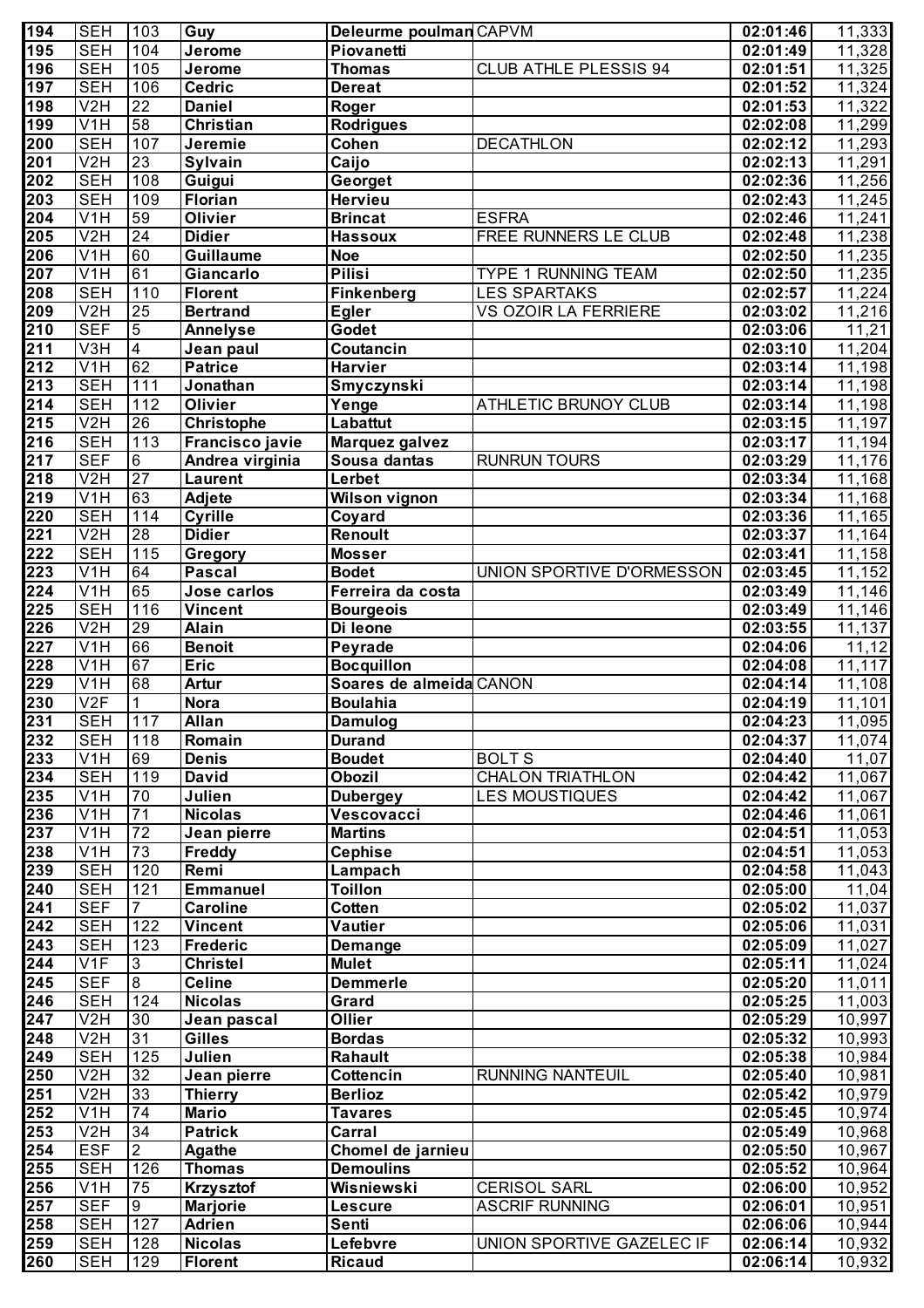| 261              | V1F              | $\overline{\mathbf{4}}$ | <b>Karine</b>     | Welter                | <b>UA SENS</b>                    | 02:06:15              | 10,931              |
|------------------|------------------|-------------------------|-------------------|-----------------------|-----------------------------------|-----------------------|---------------------|
| $\overline{262}$ | V <sub>1</sub> H | 76                      | <b>Arnault</b>    | <b>Paret</b>          | <b>ANTONY ATHLETISME 92</b>       | 02:06:15              | 10,931              |
| $\overline{263}$ | V2H              | 35                      | <b>Frederic</b>   | Ravier                | <b>ASPHALTE 94</b>                | 02:06:16              | 10,929              |
| 264              | <b>SEH</b>       | 130                     | <b>Vincent</b>    | <b>Wolf berthelay</b> |                                   | 02:06:28              | $\overline{10,912}$ |
| 265              | V1H              | $\overline{77}$         | <b>Marc</b>       | Leveque               | MOISSY-CRAMAYEL ATHLETISME        | 02:06:30              | 10,909              |
| 266              | <b>SEH</b>       | 131                     | <b>Thomas</b>     | <b>Brun</b>           |                                   | 02:06:33              | 10,905              |
| 267              | <b>SEH</b>       | $\overline{132}$        | <b>Thomas</b>     | <b>Bonnet</b>         |                                   | 02:06:34              | 10,903              |
| 268              | V3H              | $\overline{5}$          | <b>Alain</b>      | <b>Aubry</b>          |                                   | 02:06:38              | 10,898              |
| 269              | <b>SEH</b>       | 133                     | <b>Nicolas</b>    | Reginard              |                                   | 02:06:40              | 10,895              |
| $\overline{270}$ | <b>SEH</b>       | 134                     | Gregory           | <b>Bonnet</b>         |                                   | 02:06:47              | 10,885              |
| $\overline{271}$ | <b>SEH</b>       | 135                     | <b>Alexandre</b>  | <b>Jaffres</b>        |                                   | 02:06:47              | 10,885              |
| $\overline{272}$ | V <sub>1</sub> H | $\overline{78}$         | <b>Arnaud</b>     | <b>Maury</b>          |                                   | 02:06:55              | 10,873              |
| $\overline{273}$ | $\overline{V1H}$ | 79                      | <b>Laurent</b>    | Caquelin              |                                   | 02:06:58              | 10,869              |
| $\overline{274}$ | V2H              | 36                      | <b>Charles</b>    | Jacques sebastien     |                                   | 02:07:09              | 10,853              |
| $\overline{275}$ | V2H              | $\overline{37}$         | <b>Christian</b>  | Champion              | US OLYMPIQUE DE CHELLES           | 02:07:12              | 10,849              |
| $\overline{276}$ | V2F              | $\overline{2}$          | Marie noelle      | <b>Bernard</b>        | <b>ATHLETIC BRUNOY CLUB</b>       | 02:07:14              | 10,846              |
| $\overline{277}$ | V2H              | 38                      | Jean pierre       | <b>Berton</b>         | <b>ATHLETIC BRUNOY CLUB</b>       | 02:07:14              | 10,846              |
| $\overline{278}$ | <b>SEH</b>       | 136                     | Christophe        | <b>Tellier</b>        | <b>BUSSY ST GEORGES ATHLETISN</b> | 02:07:19              | 10,839              |
| $\overline{279}$ | <b>SEH</b>       | 137                     | <b>Kevin</b>      | <b>Hubert</b>         |                                   | 02:07:19              | 10,839              |
| 280              | <b>SEH</b>       | 138                     | Ludovic           | <b>Beniere</b>        |                                   | 02:07:20              | 10,838              |
| $\overline{281}$ | <b>SEH</b>       | 139                     | <b>Nicolas</b>    | <b>Schutz</b>         |                                   | 02:07:21              | 10,836              |
| 282              | <b>SEH</b>       | 140                     | <b>Eric</b>       | <b>Troncon</b>        |                                   | 02:07:21              | 10,836              |
| 283              | V1H              | 80                      | Jean james        | <b>Dupont</b>         |                                   | 02:07:34              | 10,818              |
| 284              | <b>SEH</b>       | 141                     | Raphael           | Pierre                | <b>MACADAM GOURNAY</b>            | 02:07:34              | 10,818              |
| 285              | V3H              | $6\overline{6}$         | Pierre            | Pourcelot             |                                   | 02:07:35              | 10,816              |
| 286              | V2H              | 39                      | Dominique         | Guyon                 |                                   | 02:07:35              | 10,816              |
| 287              | V1F              | $\overline{5}$          | <b>Marie</b>      | <b>Carpentier</b>     |                                   | 02:07:37              | 10,814              |
| 288              | V <sub>1</sub> H | 81                      | <b>Thierry</b>    | Leborgne              |                                   | 02:07:37              | 10,814              |
| 289              | <b>SEH</b>       | $\overline{142}$        | <b>Vassil</b>     | Gramov                |                                   | 02:07:45              | 10,802              |
| 290              | <b>SEH</b>       | 143                     | Yann              | <b>Cressent</b>       |                                   | 02:07:50              | 10,795              |
| $\overline{291}$ | <b>SEF</b>       | $\overline{10}$         | <b>Marine</b>     | Perol                 |                                   | 02:07:52              | $\overline{10,792}$ |
| 292              | <b>SEF</b>       | $\overline{11}$         | <b>Nadia</b>      | Salgado               | PARISROADRUNNERS.FR               | 02:07:52              | 10,792              |
| 293              | V <sub>1</sub> H | 82                      | <b>Christophe</b> | Da apresentacao       |                                   | 02:07:55              | 10,788              |
| $\overline{294}$ | <b>SEH</b>       | 144                     | <b>Sebastien</b>  | Pietrequin            |                                   | 02:07:56              | 10,787              |
| $\overline{295}$ | V2H              | 40                      | <b>Denis</b>      | <b>Bouteille</b>      | <b>ASBF MLV</b>                   | 02:07:57              | 10,785              |
| 296              | V1H              | 83                      | Jean marc         | <b>Denes</b>          |                                   | 02:07:57              | 10,785              |
| $\overline{297}$ | <b>SEH</b>       | 145                     | <b>Arnaud</b>     | <b>Muyshond</b>       |                                   | 02:08:00              | 10,781              |
| 298              | <b>SEH</b>       | $\boxed{146}$           | Christophe        | Quavalier             |                                   | 02:08:00              | 10,781              |
| $\overline{299}$ | V <sub>1</sub> H | 84                      | <b>Samuel</b>     | <b>Ropars</b>         |                                   | 02:08:00              | $\overline{10,781}$ |
| 300              | <b>SEH</b>       | 147                     | <b>Richard</b>    | Prevost               |                                   | 02:08:02              | 10,778              |
| $\overline{301}$ | <b>SEF</b>       | $\overline{12}$         | <b>Marion</b>     | Jousse                |                                   | 02:08:08              | 10,77               |
| 302              | V <sub>1</sub> H | 85                      | Jean christophe   | Renaud                | UNION SPORTIVE ALFORTVILLE        | 02:08:09              | 10,769              |
| $\overline{303}$ | V1H              | 86                      | Christophe        | <b>Fresnel</b>        |                                   | 02:08:12              | 10,764              |
| 304              | <b>SEH</b>       | 148                     | Anthony           | Lebert                |                                   | $\overline{02:08:15}$ | 10,76               |
| 305              | <b>SEH</b>       | 149                     | Samir             | <b>Attoui</b>         |                                   | 02:08:18              | 10,756              |
| 306              | <b>JUF</b>       | 1                       | <b>Orianne</b>    | <b>Perdrix</b>        |                                   | 02:08:19              | 10,755              |
| $\overline{307}$ | V1H              | 87                      | <b>Adelino</b>    | Pinto                 |                                   | 02:08:25              | 10,746              |
| $\overline{308}$ | <b>SEH</b>       | 150                     | <b>Stephane</b>   | <b>Hennequin</b>      |                                   | 02:08:30              | 10,739              |
| $\overline{309}$ | <b>SEH</b>       | 151                     | <b>Baptiste</b>   | <b>Deschamps</b>      |                                   | 02:08:30              | 10,739              |
| 310              | V <sub>1</sub> H | 88                      | <b>Bruno</b>      | Jolivet               |                                   | 02:08:38              | 10,728              |
| $\overline{311}$ | <b>SEH</b>       | 152                     | Olivier           | Chartrain             |                                   | 02:08:40              | 10,725              |
| $\overline{312}$ | V1H              | 89                      | Dimitri           | Zaplotny              |                                   | 02:08:41              | 10,724              |
| $\overline{313}$ | V <sub>2</sub> H | $\overline{41}$         | <b>Francois</b>   | Levelut               | <b>IBM FRANCE PARIS</b>           | 02:08:43              | 10,721              |
| $\overline{314}$ | V <sub>1</sub> H | 90                      | <b>Cristian</b>   | Cabrera               | <b>EJL</b>                        | 02:08:45              | 10,718              |
| $\overline{315}$ | V <sub>2</sub> H | 42                      | <b>Patrick</b>    | Sobrino               | LES SPARTAKS                      | 02:08:47              | 10,716              |
| 316              | <b>SEH</b>       | 153                     | <b>Nicolas</b>    | Cadoret               | VAL D'EUROPE ATHLETISME           | 02:08:51              | 10,71               |
| $\overline{317}$ | <b>SEH</b>       | 154                     | <b>Michael</b>    | <b>Deloizy</b>        |                                   | 02:08:54              | 10,706              |
| $\overline{318}$ | V <sub>1</sub> H | 91                      | Olivier           | <b>Lhombart</b>       |                                   | 02:08:56              | 10,703              |
| $\overline{319}$ | V <sub>1</sub> H | 92                      | <b>Frederic</b>   | <b>Barbosa</b>        |                                   | 02:09:06              | 10,689              |
| 320              | V <sub>1</sub> H | 93                      | <b>Regis</b>      | Gerion                | ATHLETIC BRUNOY CLUB              | 02:09:09              | 10,685              |
| $\overline{321}$ | <b>SEH</b>       | 155                     | David             | <b>Pariente</b>       |                                   | 02:09:11              | 10,682              |
| 322              | <b>SEF</b>       | $\overline{13}$         | Annabelle         | Goujon                |                                   | 02:09:15              | 10,677              |
| $\overline{323}$ | $\overline{V}3H$ | 7                       | Jean marc         | <b>Dederen</b>        | <b>GA NOISY LE GRAND</b>          | 02:09:21              | 10,669              |
| 324              | <b>SEF</b>       | 14                      | Virginie          | <b>Mauguin</b>        |                                   | 02:09:22              | 10,667              |
| 325              | V <sub>1F</sub>  | 6                       | <b>Laurence</b>   | Wright                | <b>BUSSY ST GEORGES ATHLETISN</b> | 02:09:24              | 10,665              |
| 326              | <b>SEH</b>       | 156                     | Romain            | <b>Soulie</b>         |                                   | 02:09:27              | 10,66               |
| 327              | V <sub>1F</sub>  | 7                       | <b>Christelle</b> | <b>Baudean</b>        |                                   | 02:09:27              | 10,66               |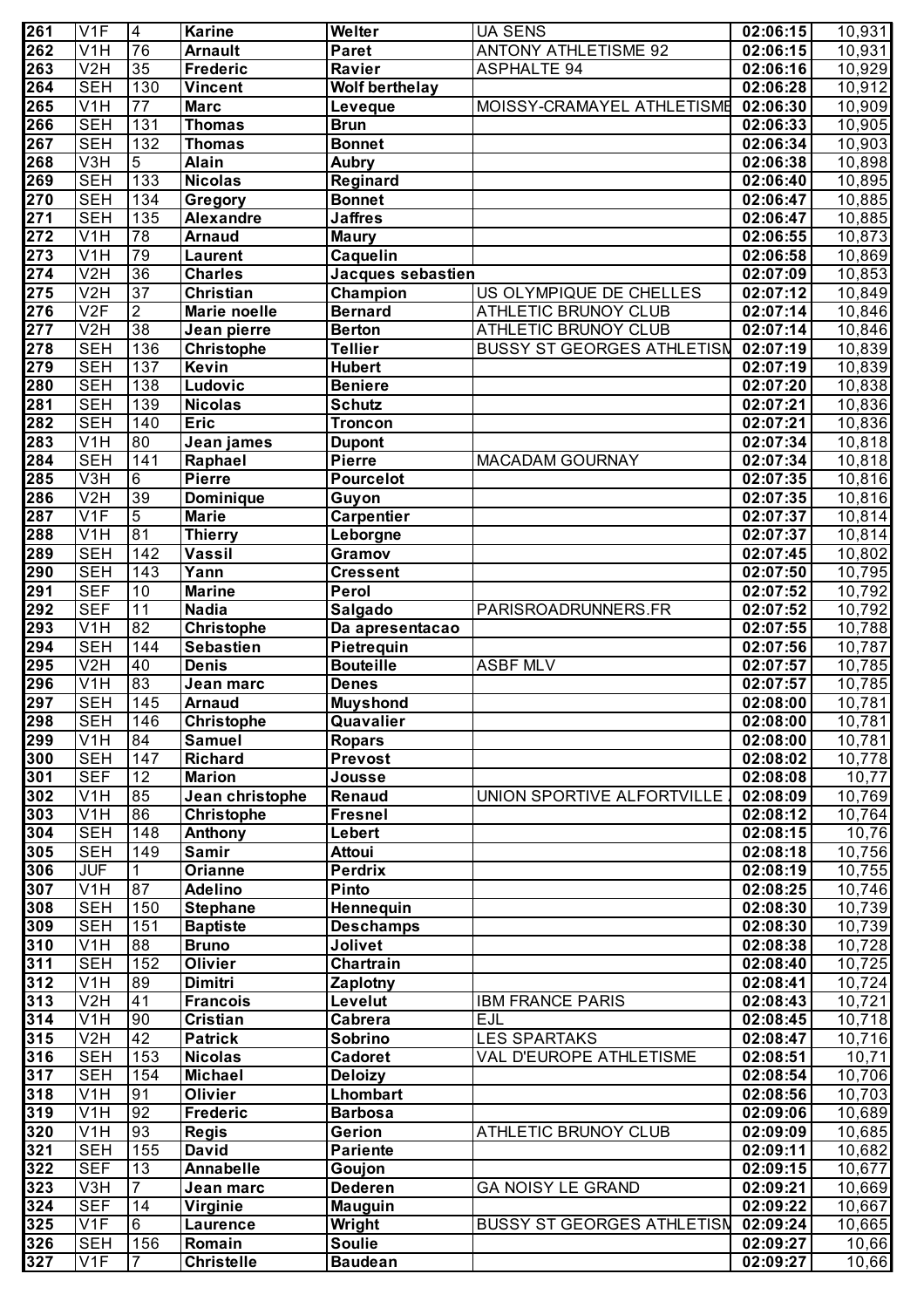| 328              | V <sub>1</sub> H        | 94              | Jean luc           | Camerano            |                                   | 02:09:28 | 10,659             |
|------------------|-------------------------|-----------------|--------------------|---------------------|-----------------------------------|----------|--------------------|
| 329              | V <sub>1</sub> H        | 95              | Gerard             | <b>Devillier</b>    |                                   | 02:09:28 | 10,659             |
| 330              | <b>SEH</b>              | 157             | Guillaume          | Hernandez           | <b>ASPHALTE 94</b>                | 02:09:30 | 10,656             |
| 331              | <b>SEH</b>              | 158             | <b>Eric</b>        | <b>Ternois</b>      | AUBER 93                          | 02:09:39 | 10,644             |
| 332              | V <sub>1</sub> H        | 96              | <b>Stephane</b>    | <b>Bodet</b>        |                                   | 02:09:43 | 10,639             |
| 333              | <b>SEH</b>              | 159             | Lionel             | Finance             |                                   | 02:09:49 | $\overline{10,63}$ |
| 334              | <b>SEF</b>              | $\overline{15}$ | <b>Celine</b>      | <b>Mochi</b>        | PARISROADRUNNERS.FR               | 02:09:50 | 10,629             |
| 335              | V <sub>1</sub> H        | 97              | Raphael            | Gomez               |                                   | 02:09:51 | 10,628             |
| 336              | <b>SEF</b>              | 16              | Lorene             | De bisschop         |                                   | 02:09:51 | 10,628             |
| 337              | V <sub>1</sub> H        | 98              | <b>Patrice</b>     | <b>Fabre</b>        |                                   | 02:09:52 | 10,626             |
| 338              | <b>SEH</b>              | 160             | <b>Denis</b>       | Le texier           |                                   | 02:09:53 | 10,625             |
| 339              | V <sub>1</sub> H        | 99              | Yann               | <b>Ducournau</b>    |                                   | 02:09:59 | 10,617             |
| 340              | V <sub>1</sub> H        | 100             | Cyrille            | <b>Naud</b>         |                                   | 02:10:06 | 10,607             |
| 341              | V <sub>1</sub> H        | 101             | Julien             | Lemoine             |                                   | 02:10:11 | 10,6               |
| $\overline{342}$ | V <sub>1</sub> H        | 102             | Jerome             | <b>Ten frontier</b> |                                   | 02:10:11 | 10,6               |
| 343              | <b>SEH</b>              | 161             | Anthony            | Ferrer              |                                   | 02:10:12 | 10,599             |
| 344              | <b>SEF</b>              | 17              | <b>Charlotte</b>   | Devigili            |                                   | 02:10:12 | 10,599             |
| 345              | <b>ESH</b>              | 3               | Romain             | Pernot              |                                   | 02:10:16 | 10,594             |
| 346              | V <sub>1</sub> F        | 8               | <b>Nagette</b>     | Pavan               | UNION SPORTIVE GAZELEC IF         | 02:10:19 | 10,59              |
| 347              | <b>ESF</b>              | $\overline{3}$  | <b>Aurore</b>      | Guislain            |                                   | 02:10:20 | 10,588             |
| 348              | <b>SEH</b>              | 162             | <b>Laurent</b>     | <b>Deneuville</b>   |                                   | 02:10:20 | 10,588             |
| 349              | <b>SEH</b>              | 163             | Minh se            | <b>Ngoy</b>         |                                   | 02:10:32 | 10,572             |
| 350              | <b>SEH</b>              | 164             | Guillaume          | Jacomy              |                                   | 02:10:34 | 10,569             |
| 351              | V2H                     | 43              | <b>Delfim</b>      | Da costa            |                                   | 02:10:35 | 10,568             |
| 352              | V <sub>1</sub> H        | 103             | Olivier            | <b>Moity</b>        |                                   | 02:10:37 | 10,565             |
| 353              | V <sub>1</sub> H        | 104             | <b>Christophe</b>  | <b>Nizard</b>       | <b>COR DAMMARTIN</b>              | 02:10:45 | 10,554             |
| 354              | <b>SEH</b>              | 165             | Johan              | <b>Demay</b>        |                                   | 02:10:50 | 10,548             |
| 355              | <b>SEH</b>              | 166             | <b>Joffrey</b>     | <b>Diebold</b>      |                                   | 02:10:52 | 10,545             |
| 356              | <b>SEH</b>              | 167             | <b>Frederic</b>    | Le moullec          |                                   | 02:10:53 | 10,544             |
| 357              | V2H                     | 44              | Govine             | <b>Mouttou</b>      |                                   | 02:10:54 | 10,542             |
| 358              | <b>SEH</b>              | 168             | Jose               | Dos santos          |                                   | 02:11:05 | 10,528             |
| 359              | <b>SEH</b>              | 169             | <b>Nicolas</b>     | <b>Dewaele</b>      |                                   | 02:11:05 | 10,528             |
| 360              | $\overline{V1F}$        | 9               | Nadege             | <b>Bohec</b>        | <b>VILLEPARISIS</b>               | 02:11:09 | 10,522             |
| 361              | V <sub>1</sub> H        | 105             | <b>Stephane</b>    | <b>Tondusson</b>    |                                   | 02:11:10 | 10,521             |
| 362              | $\overline{\text{V1H}}$ | 106             | <b>Eric</b>        | <b>Fouache</b>      |                                   | 02:11:10 | 10,521             |
| 363              | <b>SEH</b>              | 170             | <b>Fabien</b>      | Joffre              |                                   | 02:11:12 | 10,518             |
| 364              | <b>SEH</b>              | 171             | <b>Camille</b>     | <b>Bleriot</b>      |                                   | 02:11:14 | 10,516             |
| 365              | <b>SEH</b>              | 172             | <b>Stefano</b>     | <b>Berre</b>        |                                   | 02:11:14 | 10,516             |
| 366              | <b>SEH</b>              | 173             | <b>Francois</b>    | <b>Rucar</b>        |                                   | 02:11:15 | 10,514             |
| 367              | V2H                     | $\overline{45}$ | Kamran             | <b>Amiri</b>        |                                   | 02:11:24 | 10,502             |
| 368              | V1H                     | 107             | <b>Nicolas</b>     | <b>Brousse</b>      |                                   | 02:11:28 | 10,497             |
| 369              | V <sub>1</sub> H        | 108             | Cyril              | Jupin               |                                   | 02:11:34 | 10,489             |
| 370              | <b>SEH</b>              | 174             | <b>Edouard</b>     | <b>Durieux</b>      |                                   | 02:11:36 | 10,486             |
| 371              | V1F                     | 10              | Josefa             | <b>Matondzi</b>     | <b>GA NOISY LE GRAND</b>          | 02:11:42 | 10,478             |
| 372              | V2H                     | 46              | <b>Pascal</b>      | <b>Thirion</b>      | <b>GA NOISY LE GRAND</b>          | 02:11:42 | 10,478             |
| 373              | <b>SEH</b>              | 175             | Kevin              | <b>Menard</b>       |                                   | 02:11:43 | 10,477             |
| 374              | V <sub>1</sub> H        | 109             | <b>Cedric</b>      | <b>Dupraz</b>       |                                   | 02:11:47 | 10,472             |
| 375              | <b>SEH</b>              | 176             | Sylvain            | <b>Beaufort</b>     |                                   | 02:11:47 | 10,472             |
| 376              | <b>SEH</b>              | 177             | <b>Eric</b>        | Corman              |                                   | 02:11:49 | 10,469             |
| $\overline{377}$ | $\overline{V1F}$        | 11              | <b>Laurence</b>    | Coulon              | <b>BUSSY ST GEORGES ATHLETISN</b> | 02:11:53 | 10,464             |
| 378              | <b>SEH</b>              | 178             | <b>Willy</b>       | <b>Clerquin</b>     |                                   | 02:11:57 | 10,459             |
| 379              | <b>SEH</b>              | 179             | <b>Laurent</b>     | <b>Marchand</b>     |                                   | 02:12:09 | 10,443             |
|                  | <b>SEH</b>              | 180             | <b>Mickael</b>     | Rey                 |                                   | 02:12:10 | 10,441             |
| 380              | V <sub>1</sub> H        | 110             | <b>Gilles</b>      | <b>Perrin</b>       |                                   |          |                    |
| 381              |                         |                 |                    |                     |                                   | 02:12:13 | 10,437             |
| 382              | V <sub>1</sub> H        | 111             | <b>Arnaud</b>      | <b>Bouteruche</b>   |                                   | 02:12:16 | 10,433             |
| 383              | <b>SEH</b>              | 181             | Victorien          | <b>Babeau</b>       |                                   | 02:12:18 | 10,431             |
| 384              | <b>SEF</b>              | 18              | Laure              | Heugebaert          | <b>ATHLETIC BRUNOY CLUB</b>       | 02:12:23 | 10,424             |
| 385              | <b>SEF</b>              | 19              | <b>Juliette</b>    | <b>Dinant</b>       |                                   | 02:12:23 | 10,424             |
| 386              | V2H                     | 47              | <b>Daniel</b>      | Saja                | <b>BUSSY RUNNING</b>              | 02:12:31 | 10,414             |
| 387              | <b>SEH</b>              | 182             | <b>Fabrice</b>     | Lombardi            |                                   | 02:12:36 | 10,407             |
| 388              | V <sub>1</sub> H        | 112             | <b>Victor</b>      | <b>Dias</b>         | FONTENAY TRESIGNY                 | 02:12:36 | 10,407             |
| 389              | <b>SEF</b>              | 20              | <b>Marie</b>       | laquinta            |                                   | 02:12:37 | 10,406             |
| 390              | V1H                     | 113             | <b>Stephane</b>    | <b>Tellier</b>      |                                   | 02:12:40 | 10,402             |
| 391              | V2F                     | 3               | <b>Francoise</b>   | Ciezki              |                                   | 02:12:50 | 10,389             |
| 392              | V2F                     | 4               | <b>Marie laure</b> | <b>Fraisse</b>      | <b>BOLTS</b>                      | 02:12:57 | 10,38              |
| 393              | V <sub>1F</sub>         | 12              | <b>Clarisse</b>    | <b>Trocadero</b>    | PLM CONFLANS                      | 02:13:00 | 10,376             |
| 394              | <b>ESH</b>              | $\overline{4}$  | <b>Matthieu</b>    | <b>Eches</b>        |                                   | 02:13:06 | 10,368             |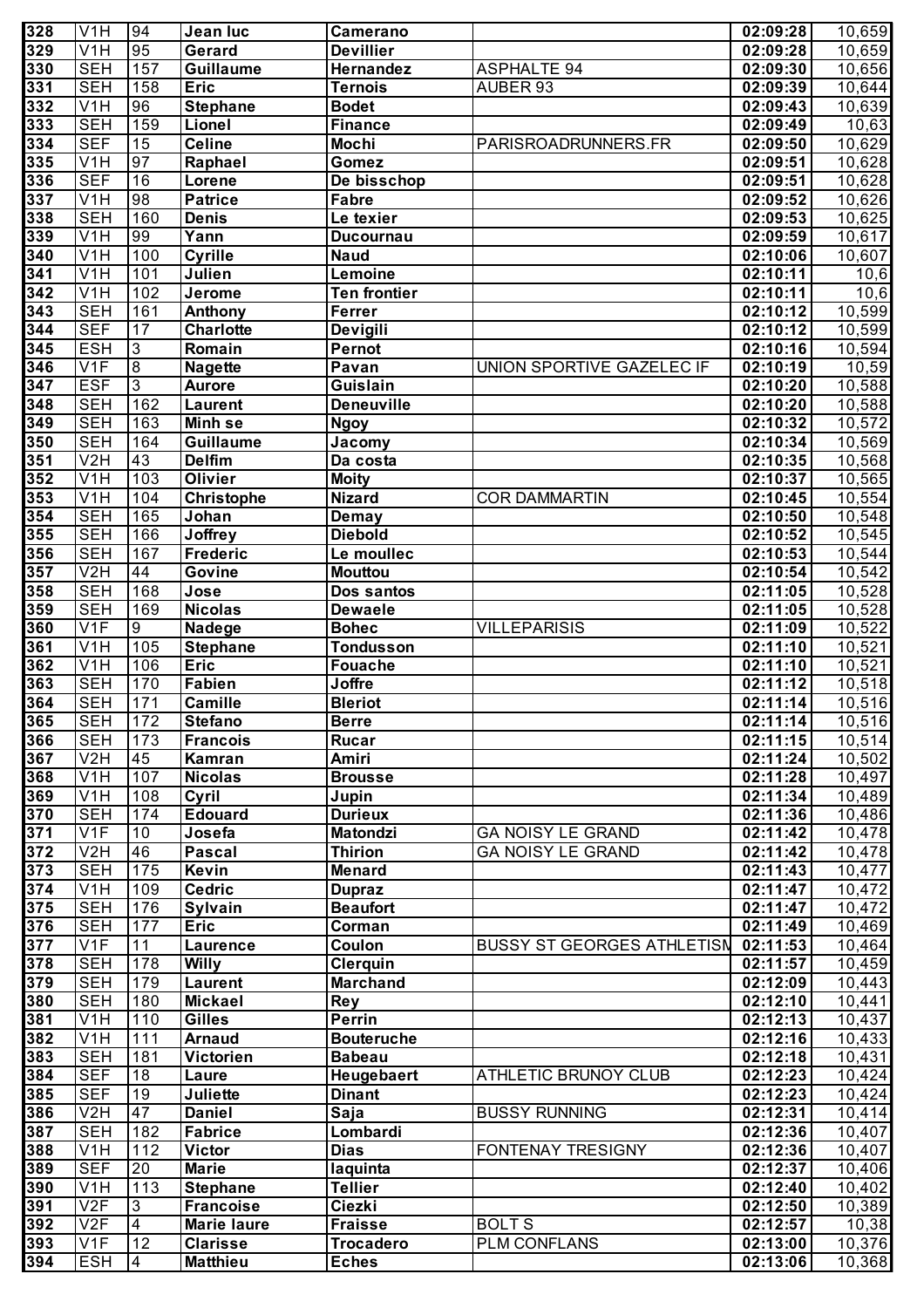| 395              | V <sub>1</sub> H | 114             | <b>David</b>      | Libessart                  | AS CHELLES                           | 02:13:09              | 10,364               |
|------------------|------------------|-----------------|-------------------|----------------------------|--------------------------------------|-----------------------|----------------------|
| 396              | V2H              | 48              | <b>Hubert</b>     | <b>Bonneau</b>             | <b>ASCRIF RUNNING</b>                | 02:13:11              | 10,362               |
| 397              | <b>SEH</b>       | 183             | Gregory           | <b>Tancre</b>              |                                      | 02:13:16              | 10,355               |
| 398              | <b>SEH</b>       | 184             | <b>Philippe</b>   | <b>Rodrigues</b>           |                                      | 02:13:21              | 10,349               |
| 399              | <b>SEF</b>       | $\overline{21}$ | <b>Charlotte</b>  | Vermeulen                  |                                      | 02:13:31              | 10,336               |
| 400              | V2H              | 49              | Paulo             | Leite da silva gomes       |                                      | 02:13:40              | 10,324               |
| 401              | <b>SEH</b>       | 185             | <b>Simon</b>      | Delaunauy                  |                                      | 02:13:42              | 10,322               |
| 402              | V1H              | 115             | <b>Eric</b>       | Melan                      |                                      | 02:13:42              | 10,322               |
| 403              | <b>SEF</b>       | $\overline{22}$ | <b>Emilie</b>     | <b>Bernadet</b>            |                                      | 02:13:42              | 10,322               |
| 404              | V1H              | 116             | <b>Franck</b>     | <b>Delval</b>              | NEUILLY SUR MARNE ATHLETISN          | 02:13:46              | 10,316               |
| 405              | V <sub>1</sub> H | 117             | <b>Franck</b>     | <b>Boscharinc</b>          |                                      | 02:13:54              | 10,306               |
| 406              | V <sub>1</sub> H | 118             |                   |                            |                                      |                       |                      |
|                  |                  |                 | <b>Sebastien</b>  | <b>Viry</b>                |                                      | 02:14:00              | 10,299               |
| 407              | <b>SEH</b>       | 186             | <b>Sergey</b>     | <b>Chernyshev</b>          |                                      | 02:14:00              | 10,299               |
| 408              | <b>SEH</b>       | 187             | <b>Maxime</b>     | <b>Bauer</b>               |                                      | 02:14:02              | 10,296               |
| 409              | <b>SEH</b>       | 188             | <b>Emmanuel</b>   | <b>Prudence</b>            |                                      | 02:14:04              | 10,293               |
| 410              | V1H              | 119             | <b>Guillaume</b>  | Robin                      |                                      | 02:14:15              | 10,279               |
| 411              | V <sub>1</sub> H | 120             | <b>Eric</b>       | Le flem                    |                                      | 02:14:17              | 10,277               |
| $\overline{412}$ | V <sub>1</sub> H | 121             | <b>Willy</b>      | <b>Michineau</b>           |                                      | 02:14:22              | $\overline{10,}27$   |
| $\overline{413}$ | <b>SEH</b>       | 189             | <b>Fabien</b>     | Courteaux                  |                                      | 02:14:23              | 10,269               |
| $\overline{414}$ | <b>SEH</b>       | 190             | <b>Guillaume</b>  | Conti                      |                                      | 02:14:24              | 10,268               |
| $\overline{415}$ | <b>SEH</b>       | 191             | Yannick           | <b>Roso</b>                |                                      | 02:14:24              | 10,268               |
| $\overline{416}$ | V <sub>1F</sub>  | $\overline{13}$ | <b>Laurence</b>   | <b>Hussler</b>             | US OLYMPIQUE DE CHELLES              | 02:14:24              | 10,268               |
| $\overline{417}$ | V1F              | 14              | <b>Stephanie</b>  | Chadeau                    | <b>CS MONTEREAU</b>                  | 02:14:32              | 10,258               |
| $\overline{418}$ | V3H              | $\overline{8}$  | <b>Armand</b>     | Rossi                      | US METRO TRANSPORT (PARIS)           | 02:14:41              | 10,246               |
| $\overline{419}$ | <b>SEF</b>       | 23              | <b>Bahia</b>      | Lachnani                   |                                      | 02:14:46              | $\overline{10,24}$   |
| $\overline{420}$ | <b>SEH</b>       | 192             | Olivier           | <b>Clerc</b>               |                                      | 02:15:09              | 10,211               |
| $\overline{421}$ | <b>SEF</b>       | $\overline{24}$ | <b>Christel</b>   | Journeau                   |                                      | 02:15:10              | $\overline{10,}21$   |
| 422              | <b>SEH</b>       | 193             | <b>Thomas</b>     | <b>Puaud</b>               |                                      | 02:15:11              | 10,208               |
| $\overline{423}$ | <b>SEF</b>       | 25              | <b>Emilie</b>     | <b>Bruneau</b>             |                                      | 02:15:12              | 10,207               |
| 424              | <b>SEH</b>       | 194             | <b>Antoine</b>    | <b>Bille</b>               |                                      | 02:15:16              | 10,202               |
| $\overline{425}$ | <b>SEH</b>       | 195             | <b>Nicolas</b>    | Frahi                      |                                      | 02:15:19              | 10,198               |
| 426              | V <sub>1F</sub>  | $\overline{15}$ | <b>Stephanie</b>  | <b>Battier</b>             |                                      | 02:15:21              | 10,196               |
| $\overline{427}$ | <b>SEH</b>       | 196             | <b>Olivier</b>    | Gouriou                    | S/L NOISIEL LOGNES ATHLETISI         | 02:15:24              | $\overline{10, 192}$ |
| 428              | <b>SEH</b>       | 197             | Ralph             | <b>Mounition</b>           |                                      | 02:15:31              | $\overline{10,}183$  |
| 429              | <b>SEH</b>       | 198             | <b>Charles</b>    | <b>Richer</b>              |                                      | 02:15:33              | 10,181               |
| 430              | V1H              | 122             |                   |                            |                                      |                       |                      |
| 431              | <b>SEF</b>       | 26              | Raphael           | Epstein<br><b>Palmiste</b> | <b>TEAM RCPF</b>                     | 02:15:57<br>02:15:59  | 10,151               |
|                  |                  |                 | Claudy            |                            |                                      |                       | 10,148               |
| 432              | V <sub>1</sub> H | $\boxed{123}$   | Raphael           | <b>Dillies</b>             | UNION SPORTIVE D'ORMESSON   02:16:03 |                       | 10,143               |
| 433              | <b>SEH</b>       | 199             | <b>Marty</b>      | Scossa baggi morsaline     |                                      | 02:16:08              | 10,137               |
| 434              | V1F              | 16              | Virginie          | <b>Mettling</b>            |                                      | 02:16:10              | 10,135               |
| 435              | <b>SEH</b>       | 200             | Jerome            | <b>Deffieux</b>            |                                      | 02:16:12              | 10,132               |
| 436              | <b>SEH</b>       | 201             | <b>Sullivan</b>   | Yven                       |                                      | 02:16:15              | 10,128               |
| 437              | V1H              | 124             | <b>Jerome</b>     | <b>Chaumont</b>            |                                      | 02:16:16              | 10,127               |
| 438              | <b>SEH</b>       | 202             | <b>Thierry</b>    | Fert                       |                                      | 02:16:18              | 10,125               |
| 439              | <b>SEH</b>       | 203             | <b>Francois</b>   | <b>Thibout</b>             |                                      | 02:16:18              | 10,125               |
| 440              | <b>SEH</b>       | 204             | <b>Pascal</b>     | Fert                       |                                      | 02:16:18              | 10,125               |
| 441              | V3H              | $\overline{9}$  | Guy               | Vandeler                   |                                      | 02:16:19              | 10,123               |
| 442              | V1H              | 125             | <b>Thierry</b>    | <b>Simeon</b>              |                                      | $\overline{02:16:19}$ | 10,123               |
| 443              | V2H              | 50              | <b>Dominique</b>  | <b>Dalle molle</b>         | TRI CLUB DE VILLEPARISIS             | 02:16:21              | 10,121               |
| 444              | <b>SEH</b>       | 205             | Cyril             | <b>Paquier</b>             |                                      | 02:16:22              | 10,12                |
| 445              | V1H              | 126             | <b>Nicolas</b>    | <b>Pariente</b>            | <b>URBAN RUNNING</b>                 | 02:16:27              | 10,114               |
| 446              | V1H              | 127             | <b>Philippe</b>   | Lapierre                   |                                      | 02:16:29              | 10, 111              |
| 447              | <b>SEH</b>       | 206             | Olivier           | Le bris                    |                                      | 02:16:29              | 10, 111              |
| 448              | <b>SEH</b>       | 207             | Gregory           | Haquin                     |                                      | $\overline{02:16:36}$ | 10,102               |
| 449              | <b>SEF</b>       | $\overline{27}$ | <b>Frederique</b> | <b>Sagnier</b>             | PONTAULT AAC                         | 02:16:40              | 10,098               |
| 450              | V1H              | 128             | Christophe        | <b>Lassagne</b>            | <b>VILLEPINTE MARATHON ATHLET</b>    | 02:16:47              | 10,089               |
| 451              | <b>SEH</b>       | 208             | <b>Xavier</b>     | <b>Ndjomo</b>              |                                      | 02:16:48              | 10,088               |
| 452              | V1H              | 129             | <b>Laurent</b>    | <b>Jaillet</b>             |                                      | 02:16:55              | 10,079               |
| 453              | <b>SEF</b>       | $\overline{28}$ | <b>Marie</b>      | Jedar                      |                                      | 02:16:56              | 10,078               |
| 454              | <b>SEH</b>       | 209             | Luc               | <b>Soulie</b>              | SAINTE-GENEVIEVE SPORTS              | $\overline{02:16:58}$ | 10,075               |
| 455              | <b>SEH</b>       | 210             | <b>Vincent</b>    | Aleci                      |                                      | 02:16:59              | 10,074               |
| 456              | <b>SEH</b>       | 211             | Kevin             |                            |                                      |                       |                      |
|                  |                  |                 |                   | <b>Monnereau</b>           |                                      | 02:16:59              | 10,074               |
| 457              | V <sub>1F</sub>  | 17              | Cathy             | <b>Bonnadier</b>           |                                      | 02:17:00              | 10,073               |
| 458              | <b>SEH</b>       | 212             | Julien            | <b>Schlitter</b>           | <b>LES SPARTAKS</b>                  | 02:17:00              | 10,073               |
| 459              | <b>SEF</b>       | $\overline{29}$ | Cecilia           | <b>Buffeteau</b>           |                                      | 02:17:01              | 10,072               |
| 460              | V1F              | 18              | <b>Christiane</b> | <b>Gomez</b>               |                                      | $\overline{02:17:03}$ | 10,069               |
| 461              | V <sub>2</sub> H | 51              | <b>Mustapha</b>   | Coban                      | <b>UA VILLENOY</b>                   | 02:17:06              | 10,066               |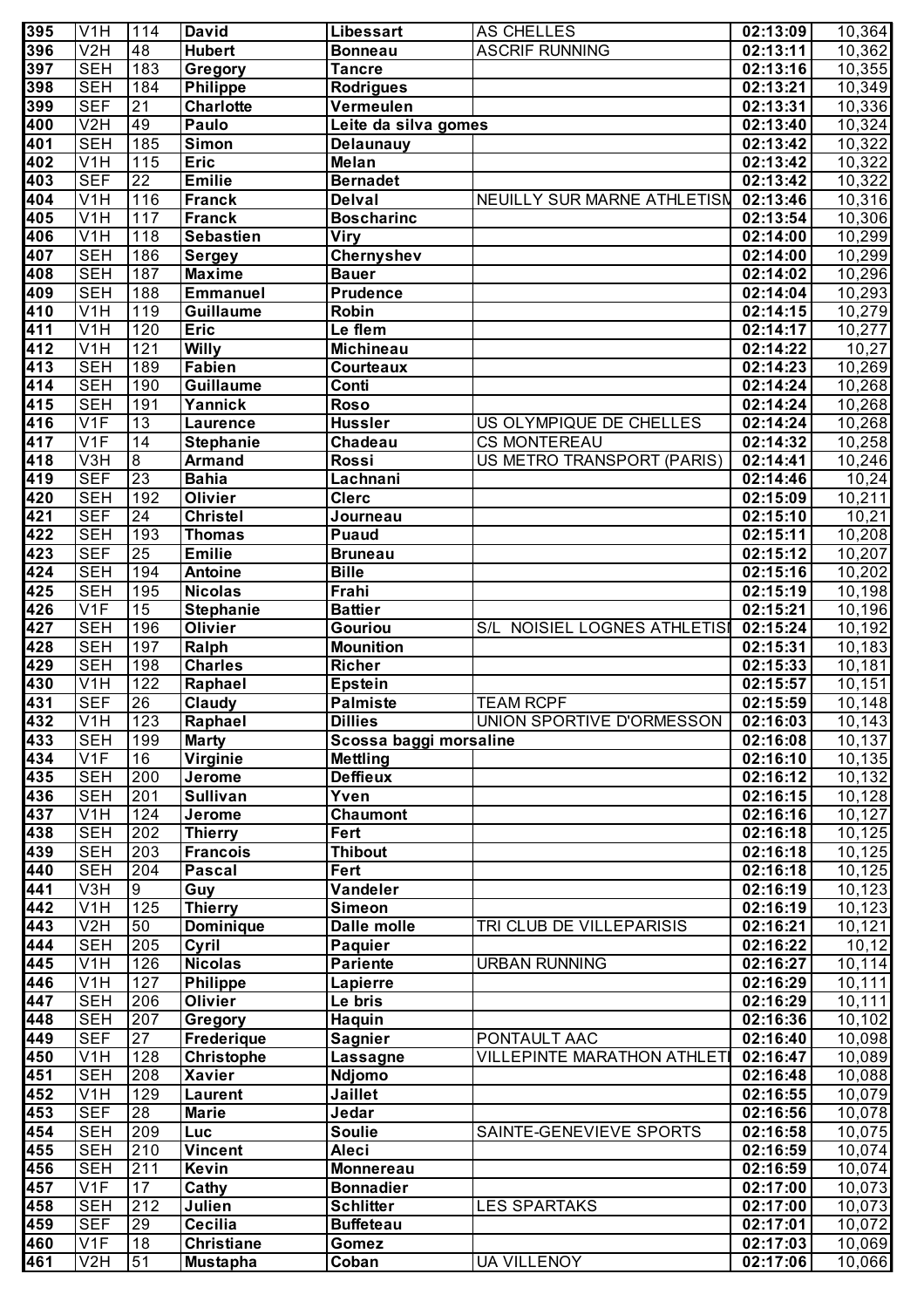| 462              | V3F              | 1                | <b>Josette</b>    | <b>Moutier</b>    |                             | 02:17:12 | 10,058              |
|------------------|------------------|------------------|-------------------|-------------------|-----------------------------|----------|---------------------|
| 463              | <b>SEF</b>       | $\overline{30}$  | <b>Elyette</b>    | Llas              |                             | 02:17:12 | $\overline{10,058}$ |
| 464              | V1H              | 130              | Alban             | <b>Mainguet</b>   |                             | 02:17:13 | 10,057              |
| 465              | <b>SEH</b>       | $\overline{213}$ | <b>Wilfried</b>   | <b>Akpeko</b>     |                             | 02:17:13 | 10,057              |
| 466              | V <sub>1</sub> H | 131              | <b>Philippe</b>   | <b>Beauregard</b> |                             | 02:17:24 | 10,044              |
| 467              | V3H              | $\overline{10}$  | <b>Philippe</b>   | <b>Babuty</b>     | SPORTING CLUB ATHLETIC DE B | 02:17:24 | 10,044              |
| 468              | V <sub>1</sub> H | 132              | <b>Emmanuel</b>   | <b>Bonnet</b>     |                             | 02:17:26 | 10,041              |
| 469              | <b>SEH</b>       | 214              | Kodzo             | <b>Doklou</b>     |                             | 02:17:28 | 10,039              |
| 470              | <b>SEH</b>       | 215              | Harold jason      | <b>Riquier</b>    | PINOY RUNNERS PARIS         | 02:17:40 | 10,024              |
| 471              | V1H              | 133              | Christophe        | Lemerle           |                             | 02:17:46 | 10,017              |
| 472              | <b>SEH</b>       | 216              | Pierre edouard    |                   |                             | 02:17:52 | 10,01               |
| $\overline{473}$ |                  | 134              |                   | Guguen            |                             |          |                     |
|                  | V <sub>1</sub> H |                  | <b>Laurent</b>    | Foschiani         | MARNE ET GONDOIRE ATHLETIS  | 02:17:58 | 10,002              |
| 474              | <b>SEH</b>       | 217              | <b>Xavier</b>     | <b>Bernard</b>    |                             | 02:17:58 | 10,002              |
| 475              | <b>SEH</b>       | 218              | Romain            | <b>Hinfray</b>    |                             | 02:17:59 | 10,001              |
| 476              | V <sub>1</sub> H | 135              | <b>Georges</b>    | Carvalho          |                             | 02:18:03 | 9,996               |
| 477              | V2H              | 52               | <b>Francois</b>   | <b>Miduri</b>     |                             | 02:18:12 | 9,986               |
| 478              | V <sub>1</sub> H | 136              | <b>Frederic</b>   | <b>Henry</b>      |                             | 02:18:23 | 9,972               |
| 479              | V2H              | 53               | Jean pierre       | <b>Picard</b>     |                             | 02:18:25 | 9,97                |
| 480              | <b>SEH</b>       | 219              | <b>Vincent</b>    | <b>Noel</b>       |                             | 02:18:26 | 9,969               |
| 481              | <b>SEF</b>       | 31               | <b>Elodie</b>     | Favril            |                             | 02:18:28 | 9,966               |
| 482              | V <sub>1</sub> H | 137              | Loic              | <b>Vierne</b>     |                             | 02:18:30 | $\overline{9,964}$  |
| 483              | <b>SEH</b>       | $\overline{220}$ | Ludovic           | <b>Richard</b>    |                             | 02:18:31 | 9,963               |
| 484              | V <sub>1</sub> H | 138              | <b>Sebastien</b>  | Vadde             |                             | 02:18:40 | $\overline{9,952}$  |
| 485              | V <sub>1</sub> H | 139              | <b>Emilio</b>     | Vieira            | <b>LES KILLERS</b>          | 02:18:46 | 9,945               |
| 486              | V <sub>1</sub> H | 140              | <b>Laurent</b>    | <b>Obert</b>      | US OLYMPIQUE DE CHELLES     | 02:18:52 | 9,938               |
| 487              | V <sub>1F</sub>  | $\overline{19}$  | <b>Marcelle</b>   | Dos santos        | ATHLETIQUE CLUB DU PAYS DE  | 02:18:53 | 9,936               |
| 488              | <b>SEH</b>       | 221              | <b>Tanguy</b>     | <b>Cros</b>       |                             | 02:18:57 | $\overline{9,9}32$  |
| 489              | V2H              | 54               | Paul              | <b>Manente</b>    |                             | 02:18:57 | 9,932               |
| 490              | V <sub>1</sub> H | 141              | <b>Eric</b>       | <b>Moru</b>       |                             | 02:18:58 | 9,93                |
| 491              | <b>ESH</b>       | $\overline{5}$   | Ghislain          | <b>Davost</b>     |                             | 02:18:58 | 9,93                |
| 492              | <b>SEF</b>       | $\overline{32}$  | <b>Delphine</b>   | Portejoie         | URBAN RUNNING LE CLUB       | 02:18:58 | 9,93                |
| 493              | <b>SEF</b>       | 33               | <b>Celine</b>     | Kara ali          |                             | 02:18:59 | 9,929               |
| 494              | V <sub>1F</sub>  | $\overline{20}$  | <b>Corinne</b>    | Morvan            | ATHLETIC BRUNOY CLUB        | 02:18:59 | 9,929               |
| 495              | V2H              | 55               | <b>Felix</b>      |                   | <b>ATHLETIC BRUNOY CLUB</b> | 02:18:59 | $\overline{9,9}29$  |
|                  |                  | 142              |                   | Rodriguez         |                             |          |                     |
| 496              | V1H              |                  | <b>Helder</b>     | <b>Reis</b>       |                             | 02:19:00 | 9,928               |
| 497              | V2H              | 56               | <b>Marc</b>       | Lablanchy         |                             | 02:19:00 | 9,928               |
| 498              | V2H              | 57               | <b>Rodolfo</b>    | <b>Bannino</b>    |                             | 02:19:01 | 9,927               |
| 499              | V1F              | $\overline{21}$  | Katell            | <b>Balland</b>    |                             | 02:19:05 | 9,922               |
| 500              | <b>SEH</b>       | 222              | Gian paolo        | Carabetta         |                             | 02:19:11 | 9,915               |
| 501              | V <sub>1</sub> H | $\overline{143}$ | <b>Marc</b>       | Vergnaud          |                             | 02:19:16 | $\overline{9,909}$  |
| 502              | V1H              | 144              | Gregory           | <b>Rohart</b>     |                             | 02:19:18 | 9,907               |
| 503              | <b>SEH</b>       | 223              | Ludovic           | Jessin            |                             | 02:19:22 | 9,902               |
| 504              | V2H              | 58               | <b>Eric</b>       | Guez              |                             | 02:19:28 | 9,895               |
| 505              | <b>SEF</b>       | 34               | <b>Marion</b>     | Coroyer           |                             | 02:19:31 | 9,891               |
| 506              | V <sub>1</sub> H | 145              | Cyrille           | Le cardinal       | <b>ASBF MLV</b>             | 02:19:33 | 9,889               |
| 507              | <b>SEH</b>       | 224              | <b>Mikael</b>     | Grynszpan         |                             | 02:19:35 | 9,887               |
| 508              | <b>SEH</b>       | 225              | <b>Christophe</b> | <b>Triquenaux</b> | <b>OURPAINOURGAIN</b>       | 02:19:39 | 9,882               |
| 509              | V1F              | $\overline{22}$  | Izolda            | <b>Pariente</b>   | <b>URBAN RUNNING</b>        | 02:19:40 | 9,881               |
| 510              | <b>SEH</b>       | 226              | Gwenael           | <b>Treguier</b>   |                             | 02:19:41 | 9,879               |
| $\overline{511}$ | <b>SEH</b>       | 227              | <b>Thibaut</b>    | <b>Perez</b>      | <b>LES DOUX-DINGUES</b>     | 02:19:47 | 9,872               |
| 512              | V1H              | 146              | <b>Mohand</b>     | <b>Achouche</b>   |                             | 02:19:53 | 9,865               |
| $\overline{513}$ | <b>SEH</b>       | 228              | <b>Nicolas</b>    | Lamboley          |                             | 02:19:54 | 9,864               |
| $\overline{514}$ | V1H              | 147              | <b>Willy</b>      | Daman             | SPORTING CLUB ATHLETIC DE B | 02:20:01 | 9,856               |
| $\overline{515}$ | V2H              | 59               | <b>Regis</b>      | <b>Mouun</b>      | NEUILLY SUR MARNE ATHLE     | 02:20:01 | 9,856               |
| $\overline{516}$ | V1H              | 148              | <b>Olivier</b>    | Vernet            |                             | 02:20:01 | 9,856               |
| $\overline{517}$ | <b>SEH</b>       | 229              | Benjamin          | <b>Trublin</b>    | <b>OURPAINOURGAIN</b>       | 02:20:11 | 9,844               |
| $\overline{518}$ | V <sub>1F</sub>  | 23               | <b>Valerie</b>    | Humeau            | SPORTING CLUB ATHLETIC DE B | 02:20:12 | 9,843               |
| $\overline{519}$ | V <sub>2</sub> H | 60               | <b>Francois</b>   | Grivart           |                             | 02:20:16 | 9,838               |
| $\overline{520}$ | V1H              | 149              | <b>Franck</b>     | <b>Senecal</b>    | FONTENAY TRESIGNY           | 02:20:18 | 9,836               |
| $\overline{521}$ | V1H              | 150              | <b>Christian</b>  | <b>Dutertre</b>   |                             | 02:20:20 | 9,834               |
| $\overline{522}$ | <b>SEH</b>       | 230              | <b>Cedric</b>     | <b>Simona</b>     |                             | 02:20:26 |                     |
| $\overline{523}$ | <b>SEF</b>       | 35               | <b>Chloe</b>      |                   | AJ AUXERRE SECTION MARATHO  |          | 9,827               |
|                  |                  | 36               |                   | <b>Paquier</b>    |                             | 02:20:28 | 9,824               |
| $\overline{524}$ | <b>SEF</b>       |                  | <b>Sabine</b>     | <b>Gleis</b>      | US OLYMPIQUE DE CHELLES     | 02:20:28 | 9,824               |
| $\overline{525}$ | V2H              | 61               | <b>Michel</b>     | Gallego           |                             | 02:20:29 | 9,823               |
| $\overline{526}$ | <b>SEH</b>       | 231              | William           | Parlon            |                             | 02:20:37 | 9,814               |
| 527              | <b>SEH</b>       | 232              | David             | <b>Sarotar</b>    |                             | 02:20:39 | 9,812               |
| 528              | <b>SEF</b>       | 37               | <b>Valerie</b>    | <b>Noel</b>       |                             | 02:20:43 | $\overline{9,807}$  |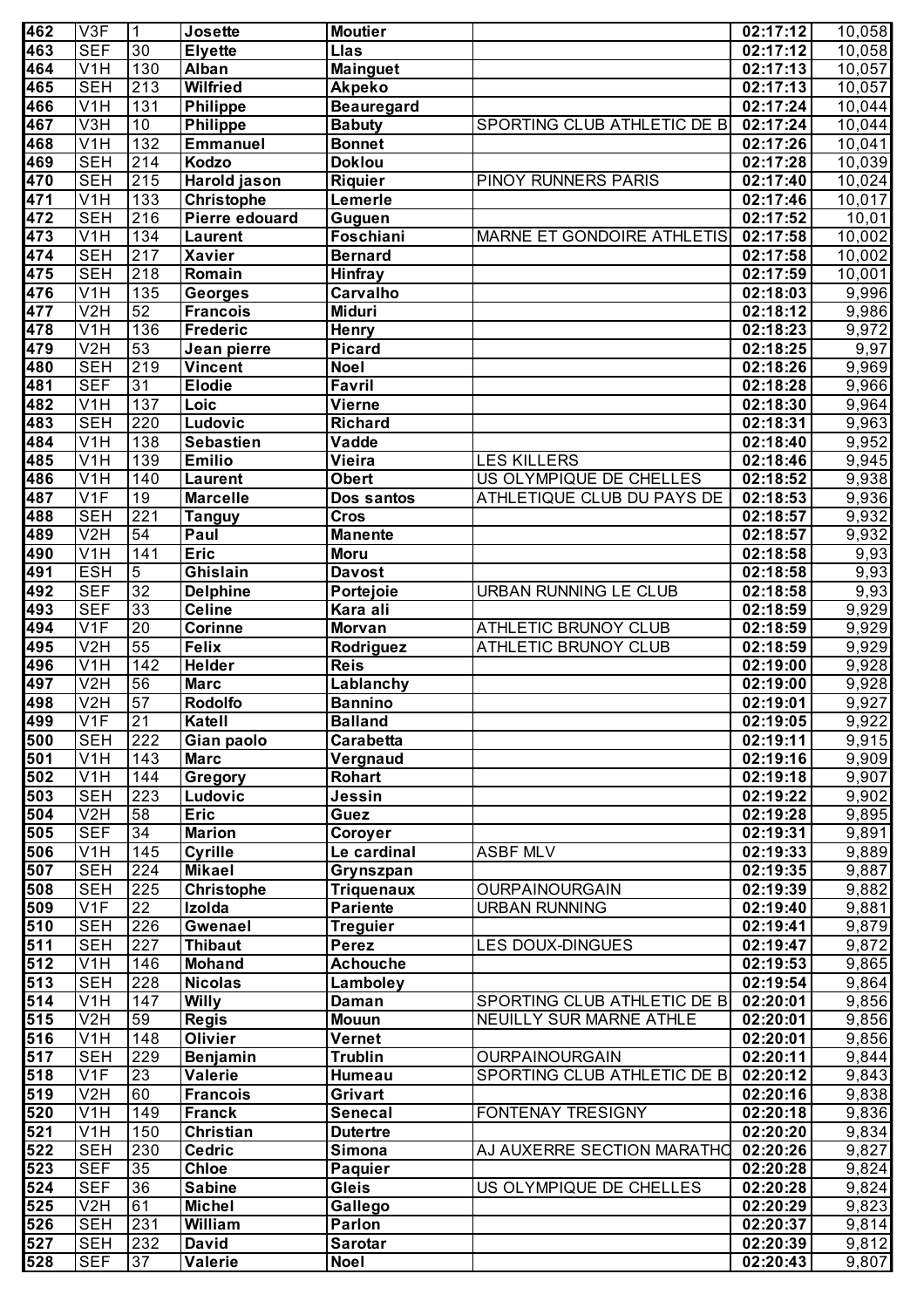| 529              | V <sub>2</sub> H        | 62              | <b>Pascal</b>        | Rousseau           | LES FURETS D'EIFFAGE                   | 02:20:44 | 9,806              |
|------------------|-------------------------|-----------------|----------------------|--------------------|----------------------------------------|----------|--------------------|
| 530              | V <sub>1</sub> H        | 151             | <b>Stephane</b>      | <b>Deberdt</b>     |                                        | 02:20:45 | 9,805              |
| 531              | <b>SEH</b>              | 233             | Anthony              | Olive              | <b>BERNASPRO</b>                       | 02:20:47 | 9,802              |
| 532              | <b>SEH</b>              | 234             | <b>Bruno</b>         | <b>Bergheaud</b>   |                                        | 02:20:53 | 9,795              |
|                  |                         |                 |                      |                    |                                        |          |                    |
| 533              | V2H                     | 63              | Christian            | <b>Buywid</b>      | AS NANDY ATHLETISME                    | 02:20:59 | 9,788              |
| 534              | V1F                     | $\overline{24}$ | <b>Karine</b>        | Kata               | <b>VITA GV</b>                         | 02:21:00 | 9,787              |
| 535              | V3H                     | 11              | <b>Emmanuel</b>      | <b>Trably</b>      | <b>VITA GV</b>                         | 02:21:01 | 9,786              |
| 536              | <b>SEH</b>              | 235             | Julien               | Polo               | <b>TEAM RCPF</b>                       | 02:21:04 | 9,783              |
| 537              | <b>SEH</b>              | 236             | <b>Sebastien</b>     | Velez              | <b>TEAM RCPF</b>                       | 02:21:04 | 9,783              |
| 538              | <b>SEH</b>              | 237             | Cyril                | <b>Paulet</b>      |                                        | 02:21:09 | 9,777              |
| 539              | <b>SEH</b>              | 238             | Mehdi                | Amghar             |                                        | 02:21:11 | 9,775              |
| 540              | <b>SEH</b>              | 239             |                      | Lledo              |                                        | 02:21:12 |                    |
|                  |                         |                 | Jean bernard         |                    | <b>TEAM RCPF</b>                       |          | 9,773              |
| $\overline{541}$ | <b>SEH</b>              | 240             | <b>Charlie</b>       | <b>Barres</b>      |                                        | 02:21:12 | $\overline{9,773}$ |
| 542              | <b>SEH</b>              | 241             | Dimitri              | Cochain            |                                        | 02:21:16 | 9,769              |
| $\overline{543}$ | <b>SEH</b>              | 242             | Yoann                | Herrera            |                                        | 02:21:17 | 9,768              |
| 544              | V1H                     | 152             | <b>Laurent</b>       | <b>Sanlaville</b>  |                                        | 02:21:19 | 9,765              |
| 545              | <b>SEH</b>              | 243             | <b>Achille</b>       | Racine             |                                        | 02:21:23 | 9,761              |
| 546              | <b>SEH</b>              | 244             | <b>Pierre thomas</b> | <b>Durand</b>      | LES DOUX-DINGUES                       | 02:21:39 | 9,742              |
| 547              | <b>SEF</b>              | $\overline{38}$ | Alinka               | <b>Molenda</b>     |                                        | 02:21:40 | 9,741              |
| 548              | <b>SEH</b>              | 245             | Sofiane              | <b>Kriat</b>       | AS IGN                                 | 02:21:51 | 9,729              |
|                  |                         |                 |                      |                    |                                        |          |                    |
| 549              | V2H                     | 64              | Andre jean           | Palla              |                                        | 02:21:52 | 9,727              |
| 550              | <b>SEH</b>              | 246             | <b>Guillaume</b>     | Auran              | <b>JA MONTROUGE</b>                    | 02:21:53 | 9,726              |
| 551              | <b>SEH</b>              | 247             | <b>Laurent</b>       | De sadeleer        |                                        | 02:21:54 | 9,725              |
| 552              | V2H                     | 65              | <b>Stephane</b>      | <b>Balet</b>       |                                        | 02:22:01 | 9,717              |
| 553              | $\overline{V2H}$        | 66              | <b>Marc</b>          | <b>Destal</b>      |                                        | 02:22:03 | 9,715              |
| 554              | <b>SEH</b>              | 248             | <b>Alexis</b>        | D autefeuille      | <b>VITA GV</b>                         | 02:22:04 | 9,714              |
| 555              | V2H                     | 67              | Jean luc             | Gosselin           |                                        | 02:22:06 | 9,711              |
| 556              | V <sub>1</sub> H        | 153             | <b>Cedric</b>        | Lacombe            |                                        | 02:22:10 | 9,707              |
|                  |                         |                 |                      |                    |                                        |          |                    |
| 557              | V2F                     | 5               | <b>Florence</b>      | Algaron            | ROUTE 109                              | 02:22:11 | 9,706              |
| 558              | <b>SEH</b>              | 249             | <b>Willy</b>         | Gault              |                                        | 02:22:12 | 9,705              |
| 559              | <b>SEF</b>              | 39              | <b>Sarah</b>         | <b>Daymier</b>     |                                        | 02:22:13 | 9,704              |
| 560              | <b>SEH</b>              | 250             | Lucas                | <b>Rols</b>        |                                        | 02:22:17 | 9,699              |
| 561              | <b>SEH</b>              | 251             | Thomas               | <b>Mounet</b>      |                                        | 02:22:17 | 9,699              |
| 562              | <b>SEH</b>              | 252             | Guillaume            | Perdrix            |                                        | 02:22:20 | 9,696              |
| 563              | <b>SEH</b>              | 253             | <b>Philippe</b>      | Habourdin          | <b>RCF ISSY AVIA</b>                   | 02:22:23 | 9,692              |
| 564              | <b>SEH</b>              | 254             | <b>Nicolas</b>       | Cabridain          |                                        | 02:22:23 | 9,692              |
|                  | V2F                     |                 |                      |                    |                                        |          |                    |
| 565              |                         | 6               | <b>Sylvie</b>        |                    | Rodriguez vazquez ATHLETIC BRUNOY CLUB | 02:22:24 | $\overline{9,691}$ |
| 566              | <b>ESH</b>              | 6               | Valentin             | Lefebvre           |                                        | 02:22:28 | 9,686              |
| 567              | V <sub>1</sub> H        | 154             | Jean jacques         | <b>Bayard</b>      |                                        | 02:22:31 | 9,683              |
| 568              | V1F                     | $\overline{25}$ | <b>Stephanie</b>     | <b>Hiller</b>      | US OLYMPIQUE DE CHELLES                | 02:22:33 | 9,681              |
| 569              | V2F                     |                 | <b>Marie rose</b>    | <b>Desilles</b>    | US OLYMPIQUE DE CHELLES                | 02:22:33 | 9,681              |
| 570              | V <sub>1</sub> H        | 155             | <b>Frederic</b>      | <b>Jaffres</b>     |                                        | 02:22:38 | 9,675              |
| 571              | $\overline{\text{V2H}}$ | 68              | <b>Claude henri</b>  | Paul               |                                        | 02:22:51 | $\overline{9,66}$  |
| $\overline{572}$ | <b>SEF</b>              | 40              | Jade rebecca         | <b>Dupont</b>      |                                        | 02:22:52 | 9,659              |
| 573              | V <sub>1</sub> H        | 156             | <b>Eric</b>          | <b>Biergeon</b>    |                                        | 02:22:52 | 9,659              |
|                  |                         |                 |                      |                    |                                        |          |                    |
| 574              | $\overline{\text{V2H}}$ | 69              | <b>Frederic</b>      | <b>Escrivant</b>   | <b>US CRETEIL</b>                      | 02:22:53 | 9,658              |
| 575              | V <sub>1</sub> H        | 157             | <b>Fabrice</b>       | Wartelle           |                                        | 02:22:54 | 9,657              |
| 576              | <b>SEF</b>              | 41              | Dobrinka             | Mengova            |                                        | 02:22:57 | 9,654              |
| 577              | V <sub>1</sub> H        | 158             | <b>Fabrice</b>       | <b>Halle</b>       | <b>OURPAINOURGAIN</b>                  | 02:22:58 | 9,653              |
| 578              | V1F                     | $\overline{26}$ | <b>Helene</b>        | In gourmelen       | OUR PAIN OUR GAIN                      | 02:22:58 | 9,653              |
| 579              | <b>SEF</b>              | $\overline{42}$ | <b>Stephanie</b>     | Bielenda m rabet   |                                        | 02:23:08 | 9,641              |
| 580              | <b>SEH</b>              | 255             | <b>Michel</b>        | Do                 |                                        | 02:23:11 | 9,638              |
| 581              | V2H                     | 70              | William              | <b>Kriszt</b>      | ASVA-SANOFI                            | 02:23:13 | 9,636              |
|                  | V1H                     | 159             | <b>Thierry</b>       | <b>Petibon</b>     |                                        |          |                    |
| 582              |                         |                 |                      |                    |                                        | 02:23:26 | 9,621              |
| 583              | V3H                     | 12              | Jean pierre          | <b>Daniel</b>      |                                        | 02:23:32 | 9,614              |
| 584              | <b>SEH</b>              | 256             | <b>Daniel</b>        | <b>Cohen panis</b> |                                        | 02:23:41 | 9,604              |
| 585              | <b>SEF</b>              | 43              | Sarah                | Aujas              |                                        | 02:23:42 | 9,603              |
| 586              | V <sub>1</sub> H        | 160             | Romuald              | <b>Astier</b>      |                                        | 02:23:48 | 9,597              |
| 587              | <b>SEH</b>              | 257             | Carlo                | <b>Trevil</b>      |                                        | 02:23:51 | 9,593              |
| 588              | V <sub>1</sub> H        | 161             | Ratanak              | Lyvong             |                                        | 02:23:51 | 9,593              |
| 589              | <b>SEH</b>              | 258             | <b>Charles</b>       | <b>Nseke</b>       |                                        | 02:23:54 | 9,59               |
| 590              | <b>SEF</b>              | 44              | <b>Solene</b>        | Roisin             |                                        | 02:24:00 | 9,583              |
|                  |                         |                 |                      |                    |                                        |          |                    |
| 591              | <b>SEF</b>              | 45              | <b>Irene</b>         | Joshi              |                                        | 02:24:10 | 9,572              |
| 592              | V3H                     | 13              | <b>Daniel</b>        | <b>Troncon</b>     |                                        | 02:24:10 | 9,572              |
| 593              | V1H                     | 162             | <b>Manu</b>          | <b>Herbiet</b>     |                                        | 02:24:11 | 9,571              |
| 594              | V2H                     | 71              | <b>Francois</b>      | Goizin             | AS CORBEIL-ESSONNES                    | 02:24:11 | 9,571              |
| 595              | V4H                     | 1               | Jean baptiste        | <b>Dollet</b>      |                                        | 02:24:25 | 9,556              |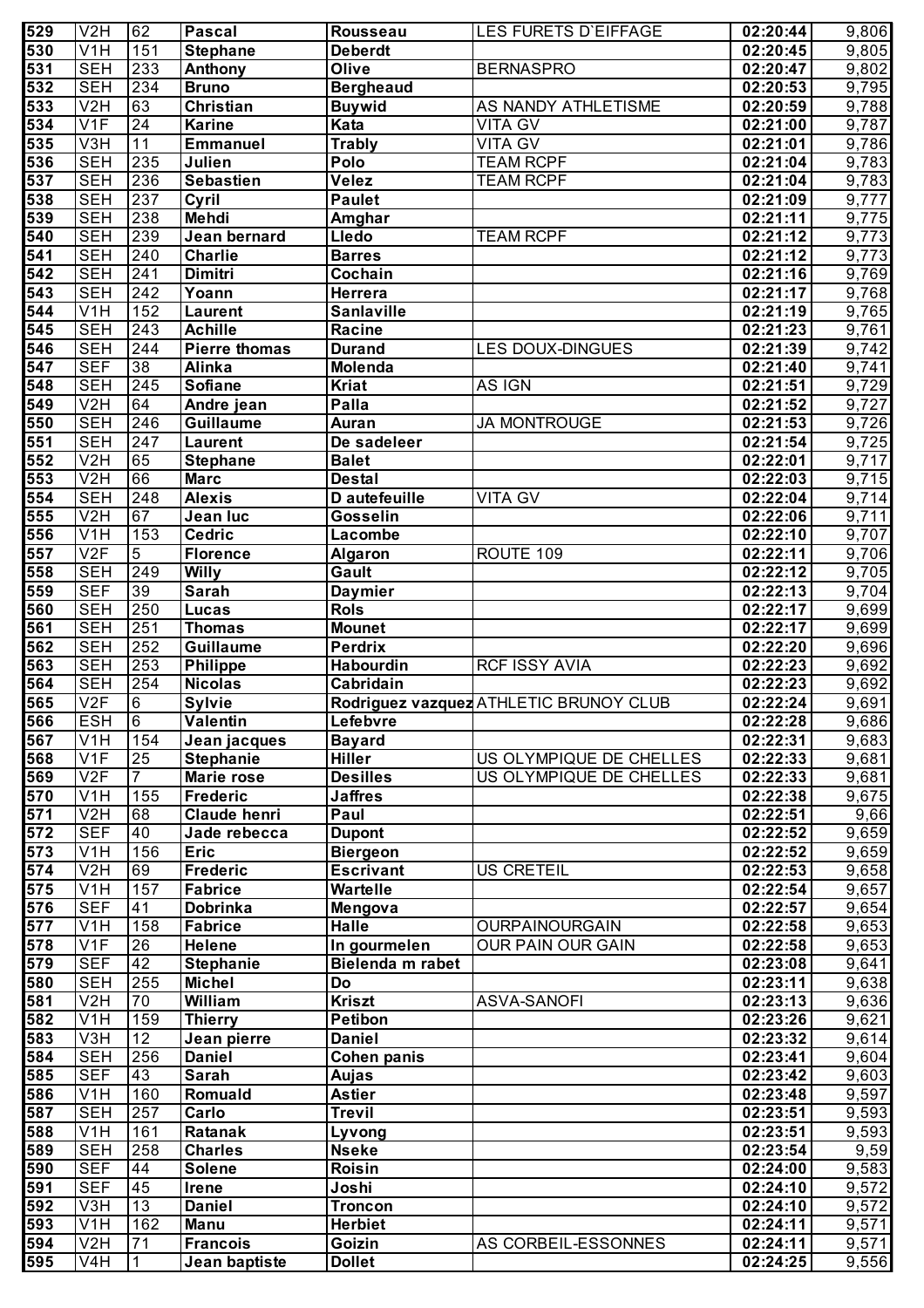| 596              | V <sub>1</sub> H        | 163              | Pascal                | Lambert              | <b>UA VILLENOY</b>                    | 02:24:25 | 9,556              |
|------------------|-------------------------|------------------|-----------------------|----------------------|---------------------------------------|----------|--------------------|
| 597              | V1H                     | 164              | <b>Tony</b>           | <b>Boisblet</b>      |                                       | 02:24:26 | $\overline{9,555}$ |
| 598              | <b>SEH</b>              | 259              | John                  | <b>Delclite</b>      |                                       | 02:24:26 | 9,555              |
| 599              | V1F                     | $\overline{27}$  | <b>Sylviane</b>       | <b>Devillecourt</b>  | <b>COURIR ENSEMBLE SNCF</b>           | 02:24:41 | 9,538              |
| 600              | V <sub>3</sub> H        | $\overline{14}$  | <b>Pierre</b>         | <b>Clarens</b>       |                                       | 02:24:42 | 9,537              |
| 601              | V <sub>1</sub> H        | 165              | Christophe            | <b>Regniez</b>       |                                       | 02:24:47 | 9,531              |
| 602              | <b>SEH</b>              | 260              | <b>Nicolas</b>        | Virton               |                                       | 02:25:02 | 9,515              |
| 603              | <b>SEH</b>              | 261              | Cyril                 | <b>Mondot</b>        |                                       | 02:25:02 | $\overline{9,515}$ |
| 604              | <b>ESF</b>              | $\overline{4}$   | <b>Harriet</b>        | <b>Bantock</b>       |                                       | 02:25:04 | 9,513              |
| 605              | V1H                     | 166              |                       | Quintin              |                                       | 02:25:06 | 9,511              |
|                  |                         | 167              | <b>Laurent</b>        |                      |                                       |          |                    |
| 606              | V1H                     |                  | <b>Thomas</b>         | Lanzi                |                                       | 02:25:10 | 9,506              |
| 607              | <b>SEH</b>              | $\overline{262}$ | <b>Adrien</b>         | <b>Bernascon</b>     | <b>BERNASPRO</b>                      | 02:25:10 | 9,506              |
| 608              | <b>SEF</b>              | 46               | <b>Clementine</b>     | Luczak               |                                       | 02:25:10 | 9,506              |
| 609              | V1H                     | 168              | <b>Didier</b>         | <b>Michaux</b>       | US OLYMPIQUE DE CHELLES               | 02:25:11 | $\overline{9,505}$ |
| 610              | V1H                     | 169              | <b>Nicolas</b>        | Roure                |                                       | 02:25:19 | $\overline{9,}497$ |
| 611              | <b>SEH</b>              | 263              | <b>Vivien</b>         | <b>Chaudet</b>       |                                       | 02:25:19 | 9,497              |
| 612              | V1H                     | 170              | <b>Christophe</b>     | <b>Martimort</b>     |                                       | 02:25:29 | $\overline{9,}486$ |
| 613              | <b>SEH</b>              | 264              | Yohann                | <b>Bonnet</b>        |                                       | 02:25:30 | $\overline{9,}485$ |
| 614              | <b>SEH</b>              | 265              | <b>Frederic</b>       | <b>Berthe</b>        |                                       | 02:25:30 | 9,485              |
| 615              | V1H                     | 171              | <b>Laurent</b>        | Rade                 |                                       | 02:25:43 | 9,47               |
| 616              | $\overline{\text{V2H}}$ | $\overline{72}$  | <b>Pascal</b>         | <b>Fostinis</b>      |                                       | 02:25:44 | 9,469              |
| 617              | V1H                     | 172              | <b>Cedric</b>         | <b>Aubry</b>         |                                       | 02:25:48 | $\overline{9,}465$ |
| 618              | <b>SEF</b>              | 47               | Fatouma               | <b>Soumare</b>       |                                       | 02:25:49 | 9,464              |
| 619              | V1H                     | 173              | Jean luc              | <b>Debailleux</b>    |                                       | 02:25:52 | 9,461              |
| 620              | V1H                     | 174              | <b>Franck</b>         | Yvonnet              |                                       | 02:25:55 | 9,457              |
| 621              | V2H                     | 73               | <b>Alain</b>          | <b>Brun</b>          |                                       | 02:25:55 | 9,457              |
| 622              | <b>SEH</b>              | 266              | <b>Benoit</b>         | <b>Fourmentraux</b>  |                                       | 02:25:57 | 9,455              |
| 623              | V1H                     | 175              | <b>Ulysse</b>         | Grison               |                                       | 02:25:57 | 9,455              |
| 624              | <b>SEF</b>              | $\overline{48}$  | <b>Svetlana</b>       | Railean              |                                       | 02:25:58 | 9,454              |
| 625              | V2H                     | $\overline{74}$  | <b>Benoit</b>         | <b>Hummel</b>        |                                       | 02:25:59 | 9,453              |
| 626              | $\overline{\text{V2H}}$ | 75               | <b>Eric</b>           |                      |                                       |          |                    |
|                  |                         |                  |                       | <b>Buffieres</b>     |                                       | 02:26:04 | 9,448              |
| 627              | V2H                     | 76               | Thierry               | Rottigni             |                                       | 02:26:09 | 9,442              |
| 628              | <b>SEF</b>              | 49               | Ngoc lan              | Lang                 |                                       | 02:26:11 | 9,44               |
| 629              | V1H                     | 176              | Contino               | Gallinato            | <b>TEAM RCPF</b>                      | 02:26:15 | 9,436              |
| 630              | V2F                     | $\delta$         | <b>Bernadette</b>     | <b>Bouteille</b>     | <b>ASBF MLV</b>                       | 02:26:16 | 9,435              |
| 631              | V1H                     | 177              | Pierre erik           | <b>Baffert forge</b> |                                       | 02:26:17 | $\overline{9,434}$ |
| 632              | V2H                     | $\overline{77}$  | Claude                | Quartesan            |                                       | 02:26:18 | 9,433              |
| $\overline{633}$ | <b>SEF</b>              | 50               | <b>Aline</b>          | <b>Bordenave</b>     | S/L TRI AVENTURE AVON - FONT 02:26:21 |          | 9,429              |
| 634              | V <sub>1</sub> H        | 178              | <b>Nicolas</b>        | <b>Cremoux</b>       | <b>ASBF MLV</b>                       | 02:26:21 | 9,429              |
| 635              | <b>SEH</b>              | 267              | <b>Cedric</b>         | <b>Decroix</b>       |                                       | 02:26:28 | 9,422              |
| 636              | V2H                     | $\overline{78}$  | <b>Thomas</b>         | Lugan                | <b>VITA GV</b>                        | 02:26:28 | 9,422              |
| 637              | V <sub>1</sub> H        | 179              | <b>Sebastien</b>      | <b>Tonello</b>       |                                       | 02:26:29 | 9,421              |
| 638              | $\overline{V2F}$        | $\overline{9}$   | <b>Laurence</b>       | <b>Smethurst</b>     |                                       | 02:26:36 | 9,413              |
| 639              | <b>SEH</b>              | 268              | <b>Frederic</b>       | <b>Manguin</b>       |                                       | 02:26:39 | 9,41               |
| 640              | V2F                     | 10               | <b>Valerie</b>        | <b>Maury</b>         | ATHLETIC BRUNOY CLUB                  | 02:26:43 | 9,406              |
| 641              | <b>SEF</b>              | 51               | Laure                 | <b>Audren</b>        |                                       | 02:26:49 | 9,399              |
| 642              | V1F                     | $\overline{28}$  | <b>Valerie</b>        | Lecloerec            | <b>COURIR POUR MARIE</b>              | 02:26:55 | 9,393              |
| 643              | <b>SEH</b>              | 269              | <b>Nicolas</b><br>obe | <b>Auberon</b>       |                                       | 02:26:56 | 9,392              |
| 644              | V <sub>1</sub> H        | 180              | <b>Olivier</b>        | <b>Marand</b>        |                                       | 02:27:01 | 9,387              |
| 645              | <b>SEH</b>              | 270              | Loic                  | <b>Biwand</b>        | <b>LES DOUX-DINGUES</b>               | 02:27:05 | 9,382              |
| 646              | V <sub>1</sub> H        | 181              | <b>Pascal</b>         | <b>Richard</b>       | <b>MACADAM GOURNAY</b>                | 02:27:08 | 9,379              |
| 647              | V1H                     | 182              | Remi                  | Amengual             |                                       | 02:27:08 | 9,379              |
| 648              | <b>SEH</b>              | 271              | <b>Fabrice</b>        | <b>Demptos</b>       |                                       | 02:27:09 | 9,378              |
| 649              | <b>SEH</b>              | 272              |                       | <b>Tellier</b>       |                                       | 02:27:10 |                    |
|                  |                         |                  | Ludovic               |                      |                                       |          | 9,377              |
| 650              | <b>SEF</b>              | 52               | <b>Constance</b>      | <b>Marle</b>         | <b>BERNASPRO</b>                      | 02:27:16 | 9,371              |
| 651              | <b>SEH</b>              | 273              | <b>Bruno</b>          | Cavaleiro            |                                       | 02:27:18 | 9,369              |
| 652              | V <sub>2</sub> H        | 79               | <b>Philippe</b>       | Ramally              | VIE AU GRAND AIR DE ST MAUR           | 02:27:22 | 9,364              |
| 653              | <b>SEH</b>              | 274              | Florian               | Gomez                |                                       | 02:27:25 | 9,361              |
| 654              | V <sub>1</sub> H        | 183              | <b>Vincent</b>        | <b>Truitard</b>      |                                       | 02:27:31 | 9,355              |
| 655              | V <sub>1</sub> H        | 184              | <b>Herve</b>          | Letoqueux            |                                       | 02:27:32 | 9,354              |
| 656              | <b>SEH</b>              | 275              | <b>Francis</b>        | <b>Balounaick</b>    |                                       | 02:27:35 | 9,351              |
| 657              | V <sub>2</sub> H        | 80               | <b>Laurent</b>        | <b>Moreac</b>        |                                       | 02:27:37 | 9,349              |
| 658              | <b>SEF</b>              | 53               | Angelique             | <b>Toups</b>         | S/L NANTERRE ATHLETIC CLUB            | 02:27:43 | 9,342              |
| 659              | <b>SEH</b>              | 276              | Julien                | Villion              | <b>BOLTS</b>                          | 02:27:49 | 9,336              |
| 660              | <b>SEH</b>              | 277              | <b>Simon</b>          | <b>Dhlamini</b>      |                                       | 02:27:51 | 9,334              |
| 661              | $\overline{V}$ 1H       | 185              | Olivier               | Campmas              |                                       | 02:27:52 | 9,333              |
| 662              | V1F                     | 29               | <b>Aline</b>          | <b>Negre quistin</b> |                                       | 02:28:01 | 9,323              |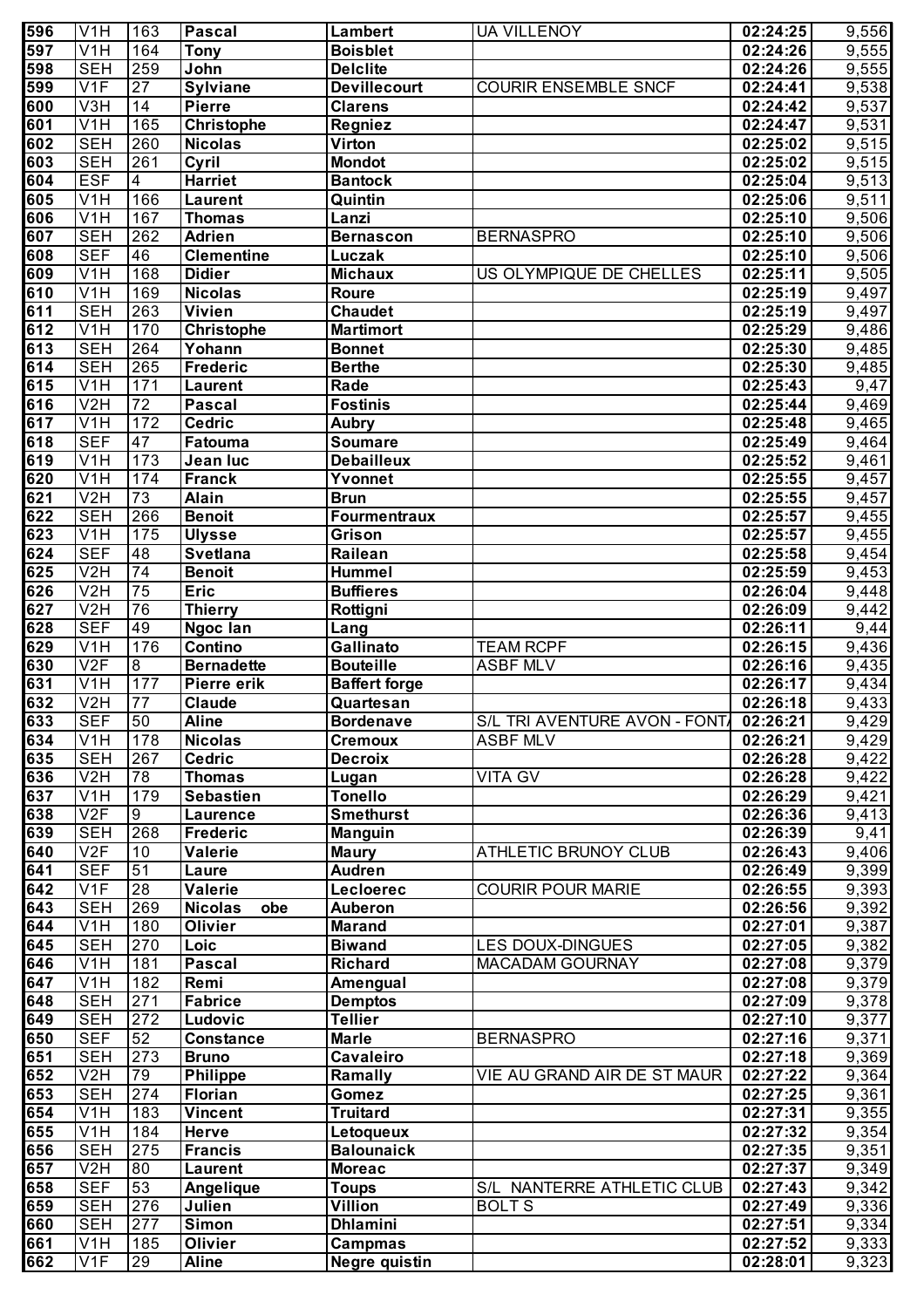| 663              | <b>SEH</b>       | 278                    | <b>Pierre</b>                     | <b>Marchais</b>         | <b>LES DOUX-DINGUES</b>   | 02:28:07              | 9,317                |
|------------------|------------------|------------------------|-----------------------------------|-------------------------|---------------------------|-----------------------|----------------------|
| 664              | <b>SEH</b>       | 279                    | <b>David</b>                      | <b>Duval</b>            |                           | 02:28:08              | 9,316                |
| 665              | <b>SEF</b>       | 54                     | Virginie                          | Lemaire                 |                           | $\overline{02:}28:09$ | 9,315                |
| 666              | V1H              | 186                    | <b>Pascal</b>                     | Verdy                   |                           | 02:28:14              | 9,31                 |
| 667              | <b>SEH</b>       | 280                    | Ladislas                          | <b>Bryla</b>            |                           | 02:28:18              | 9,305                |
| 668              | <b>SEF</b>       | 55                     | Carole                            | <b>Chevalier</b>        |                           | 02:28:24              | 9,299                |
| 669              | V <sub>1</sub> H | 187                    | <b>Arnaud</b>                     | <b>Georges</b>          |                           | 02:28:32              | 9,291                |
| 670              | V2H              | 81                     | Benjamin                          | <b>Alibar</b>           |                           | 02:28:32              | 9,291                |
| 671              | <b>SEH</b>       | 281                    | Julien                            | <b>Boudard</b>          |                           | 02:28:48              | 9,274                |
| 672              | V2F              | $\overline{11}$        | Anne marie                        | Grall                   |                           | 02:28:48              | 9,274                |
| 673              | V1H              | 188                    | Emmanuel                          | <b>Raffoux</b>          |                           | 02:28:52              | 9,27                 |
| 674              | <b>SEH</b>       | 282                    | <b>Edgar</b>                      | Da silva                |                           | 02:28:58              | 9,264                |
| 675              | V2H              | 82                     | <b>Pascal</b>                     | <b>Camus</b>            |                           | 02:28:58              | 9,264                |
| 676              | V2H              | 83                     | Christian                         | <b>Lambert</b>          |                           | 02:29:00              | 9,262                |
| 677              | <b>SEF</b>       | 56                     | <b>Berengere</b>                  | <b>Baux</b>             |                           | 02:29:00              | 9,262                |
| 678              | V3H              | 15                     | Dominique                         | Fontaine                |                           | 02:29:01              | 9,261                |
| 679              | V <sub>1F</sub>  | 30                     | <b>Nuria</b>                      | <b>Castro-maucuit</b>   | US OLYMPIQUE DE CHELLES   | 02:29:03              | 9,259                |
| 680              | V2F              | 12                     | Marie sylvie                      | <b>Collet</b>           | UNION SPORTIVE GAZELEC IF | 02:29:11              | $\overline{9,25}$    |
| 681              | <b>SEH</b>       | 283                    | <b>Numa</b>                       | Agnan                   | 8 ADVISORY                | 02:29:21              | 9,24                 |
| 682              | <b>SEF</b>       | $\overline{57}$        | <b>Mathilde</b>                   | <b>Dussaillant</b>      | 8 ADVISORY                | 02:29:21              | 9,24                 |
| 683              | V <sub>1F</sub>  | 31                     | <b>Sandrine</b>                   | Renau                   |                           | 02:29:23              | 9,238                |
| 684              | <b>SEF</b>       | 58                     | <b>Mathilde</b>                   | <b>Duhamel</b>          |                           | 02:29:29              | 9,232                |
| 685              | V <sub>1</sub> H | 189                    | <b>Didier</b>                     | <b>Delrieu</b>          |                           | 02:29:29              | 9,232                |
| 686              | V1H              | 190                    | Philippe                          | <b>Contraires</b>       | <b>TEAM RCPF</b>          | 02:29:32              | 9,229                |
| 687              | <b>SEH</b>       | 284                    | Raymond                           | Lucas                   |                           | 02:29:33              | 9,228                |
| 688              | V2H              | 84                     | Herve                             | <b>Bertinetti</b>       |                           | 02:29:38              | 9,223                |
| 689              | <b>SEH</b>       | 285                    | <b>Mathieu</b>                    | Potin                   |                           | 02:29:43              | 9,217                |
| 690              | V <sub>1</sub> H | 191                    | Dominique                         | Lestrade                | <b>ASCE FRANCE 2</b>      | 02:29:46              | 9,214                |
| $\overline{691}$ | V2H              | 85                     | <b>Philippe</b>                   | Le moult                |                           | 02:29:51              | 9,209                |
| 692              | <b>SEH</b>       | 286                    | <b>Alexis</b>                     | <b>Didierlaurent</b>    |                           | 02:29:56              | 9,204                |
| 693              | V <sub>1</sub> H | 192                    | <b>Pascal</b>                     | <b>Collot</b>           |                           | 02:29:56              | 9,204                |
| 694              | V2F              | $\overline{13}$        | Virginie                          | Vajsman                 |                           | 02:29:59              | 9,201                |
| 695              | V2H              | 86                     | <b>Pierre</b>                     | <b>Roques</b>           | ROUTE 109                 | 02:30:15              | 9,185                |
| 696              | V <sub>1F</sub>  | 32                     | <b>Magali</b>                     | <b>Escalle</b>          |                           | 02:30:18              |                      |
| 697              | <b>ESH</b>       | $\overline{7}$         | Guillaume                         | <b>Anselin</b>          |                           | 02:30:18              | 9,182<br>9,182       |
| 698              | V1H              | 193                    | <b>Guillaume</b>                  | <b>Barivoitse</b>       |                           | 02:30:19              | $\overline{9,181}$   |
| 699              | V2H              | 87                     | <b>Pascal</b>                     | Druel sadik             |                           | 02:30:20              | $\overline{9,18}$    |
| 700              | <b>SEH</b>       |                        | <b>Nicolas</b>                    | <b>Dusoulier</b>        | <b>NADIA RUN PARIS</b>    | 02:30:22              | 9,178                |
| 701              | <b>SEH</b>       | 287                    | <b>Olivier</b>                    | Jeandin                 |                           |                       |                      |
| 702              | V1F              | 288<br>$\overline{33}$ |                                   |                         |                           | 02:30:34<br>02:30:38  | 9,165                |
|                  |                  |                        | <b>Sandrine</b><br><b>Aurelia</b> | <b>Debray</b>           |                           |                       | $\overline{9}$ , 161 |
| 703              | <b>SEF</b>       | 59                     | <b>Fabien</b>                     | Gournay                 |                           | 02:30:38              | 9,161                |
| 704              | V1H              | 194                    |                                   | Luis                    |                           | 02:30:45              | $\overline{9,154}$   |
| 705<br>706       | <b>SEH</b>       | 289<br>60              | <b>Brieuc</b>                     | <b>Guillon</b>          |                           | 02:31:06              | 9,133                |
|                  | <b>SEF</b>       |                        | <b>Audrey</b>                     | Leroy<br><b>Salomon</b> |                           | 02:31:06              | 9,133                |
| 707              | <b>SEH</b>       | 290                    | <b>Guillaume</b>                  |                         |                           | 02:31:07              | 9,132                |
| 708              | V2H              | 88                     | <b>Bruno</b>                      | Luca                    |                           | 02:31:10              | 9,129                |
| 709              | $\overline{V1H}$ | 195                    | Joao paulo                        | Semedo                  |                           | 02:31:11              | 9,128                |
| 710              | $\overline{V1H}$ | 196                    | <b>Denis</b>                      | Lecloerec               | <b>COURIR POUR MARIE</b>  | 02:31:18              | 9,121                |
| 711              | V2F              | 14                     | <b>Muriel</b>                     | Rieu                    | <b>VITA GV</b>            | 02:31:35              | 9,104                |
| 712              | $\overline{V1H}$ | 197                    | <b>Emmanuel</b>                   | <b>Kanzler</b>          |                           | 02:31:38              | 9,101                |
| 713              | $\overline{V1H}$ | 198                    | <b>Xavier</b>                     | Hagnerelle              |                           | 02:31:39              | 9,1                  |
| 714              | V <sub>1</sub> H | 199                    | <b>Bruno</b>                      | <b>Millet</b>           |                           | 02:31:39              | 9,1                  |
| 715              | V2H              | 89                     | <b>Karim</b>                      | <b>Annouche</b>         |                           | 02:31:47              | 9,092                |
| 716              | <b>SEH</b>       | 291                    | <b>Francois</b>                   | <b>Lesclauze</b>        |                           | 02:31:57              | 9,082                |
| 717              | <b>SEH</b>       | 292                    | <b>Benoit</b>                     | <b>Foubert</b>          |                           | 02:31:57              | 9,082                |
| 718              | <b>SEH</b>       | 293                    | <b>Benoit</b>                     | Gaumard                 |                           | 02:32:03              | 9,076                |
| 719              | V <sub>1</sub> H | 200                    | Julien                            | <b>Montuelle</b>        |                           | 02:32:14              | 9,065                |
| 720              | <b>SEF</b>       | 61                     | <b>Pouplin</b>                    | <b>Suzanne</b>          |                           | 02:32:15              | 9,064                |
| 721              | V <sub>1</sub> H | 201                    | <b>Franck</b>                     | <b>Pichavant</b>        |                           | 02:32:16              | 9,063                |
| 722              | V <sub>4</sub> H | $\overline{2}$         | Gerard                            | Avemani                 | OLD SCHOOL USC TEAM       | 02:32:33              | 9,046                |
| 723              | <b>SEF</b>       | 62                     | <b>Maria</b>                      | Dobrovodska             | UNION SPORTIVE GAZELEC IF | 02:32:42              | 9,037                |
| 724              | V2H              | 90                     | Jean francois                     | <b>Troump</b>           |                           | 02:32:45              | 9,034                |
| 725              | <b>SEH</b>       | 294                    | Jeremy                            | <b>Uguen</b>            |                           | 02:32:48              | 9,031                |
| 726              | <b>SEF</b>       | 63                     | <b>Marion</b>                     | <b>Crouzevialle</b>     |                           | 02:32:49              | 9,03                 |
| 727              | V <sub>1</sub> H | 202                    | <b>Marc</b>                       | <b>Perrier</b>          |                           | 02:32:54              | 9,026                |
| 728              | V <sub>1</sub> H | 203                    | <b>Fabrice</b>                    | <b>Darcourt</b>         | <b>CS COURTRY</b>         | 02:32:58              | 9,022                |
| 729              | V1F              | 34                     | Valerie                           | <b>Darcourt</b>         | <b>CS COURTRY</b>         | 02:32:58              | 9,022                |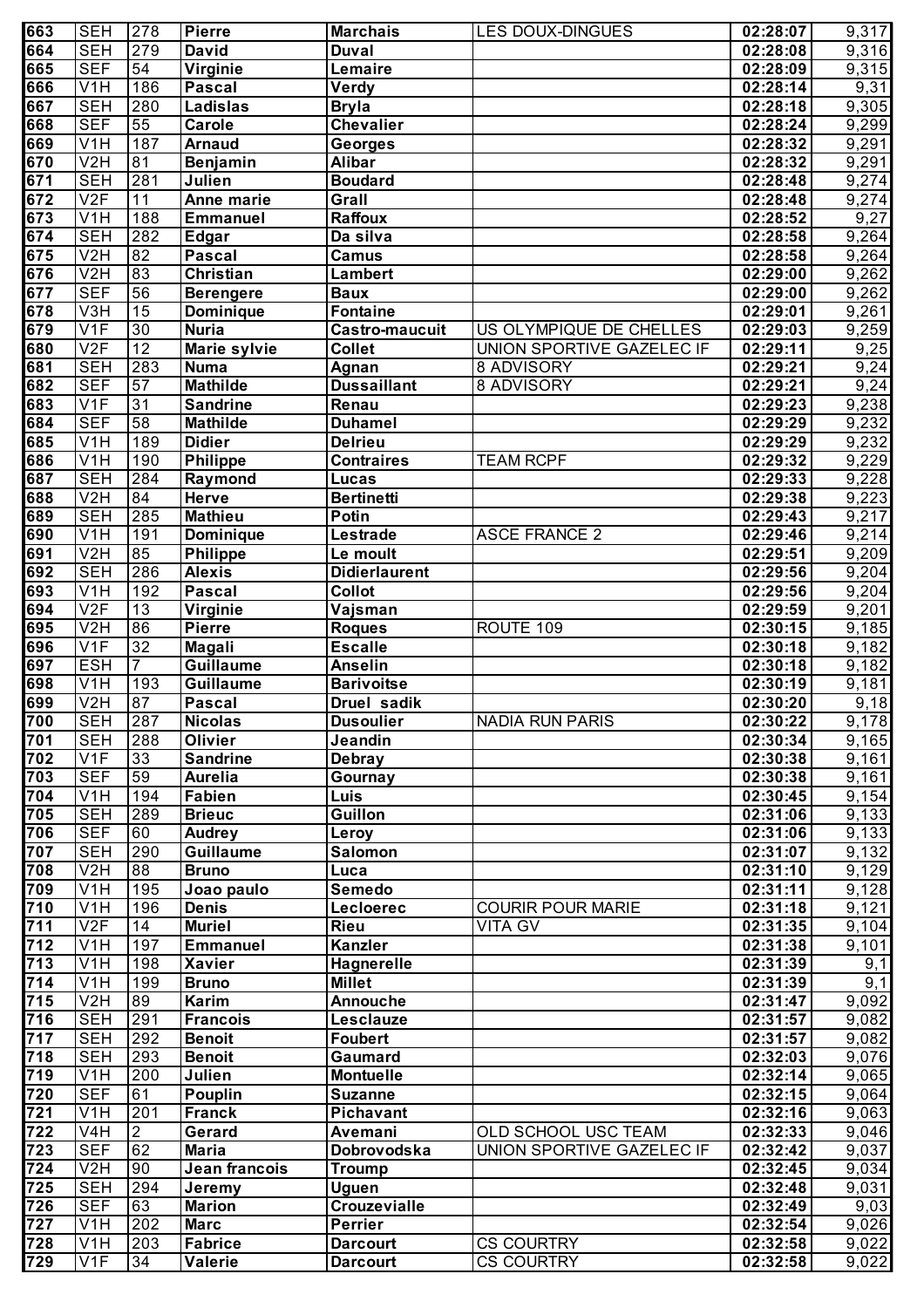| 730              | <b>SEH</b>                           | 295             | <b>Mathieu</b>                  | <b>Bigeon</b>                       |                                                 | 02:33:00             | 9,02               |
|------------------|--------------------------------------|-----------------|---------------------------------|-------------------------------------|-------------------------------------------------|----------------------|--------------------|
| 731              | <b>SEH</b>                           | 296             | <b>Alain</b>                    | <b>Tourdes</b>                      |                                                 | 02:33:01             | $\overline{9,019}$ |
| 732              | V1H                                  | 204             | <b>Mickael</b>                  | <b>Manouri</b>                      |                                                 | 02:33:03             | 9,017              |
| 733              | V1H                                  | 205             | Rodolphe                        | Manouri                             |                                                 | 02:33:03             | 9,017              |
| 734              | <b>SEH</b>                           | 297             | <b>Thomas</b>                   | <b>Mantis</b>                       |                                                 | 02:33:06             | $\overline{9,014}$ |
| 735              | V2H                                  | 91              | Christian                       | <b>Brunet</b>                       |                                                 | 02:33:10             | 9,01               |
| 736              | V1F                                  | 35              | <b>Carole</b>                   | Rousset                             |                                                 | 02:33:14             | 9,006              |
| 737              | <b>SEH</b>                           | 298             | <b>Max</b>                      | <b>Brun</b>                         |                                                 | 02:33:18             | $\overline{9,002}$ |
| 738              | V2H                                  | 92              | Ludovic                         | <b>Hervo</b>                        | AS IGN                                          | 02:33:22             | 8,998              |
| 739              | <b>SEF</b>                           | 64              | <b>Davanh</b>                   | Rathsasombath                       |                                                 | 02:33:33             | 8,987              |
| 740              | V2H                                  | 93              | <b>Alain</b>                    | Gillot                              | AS IGN                                          | 02:33:35             | 8,985              |
| $\overline{741}$ | $\overline{\text{V1H}}$              | 206             | <b>Stephane</b>                 | <b>Tassel</b>                       |                                                 | 02:33:35             | 8,985              |
| $\overline{742}$ | V1H                                  | 207             | <b>Arnaud</b>                   | Le ny                               | CS TERNES PARIS OUEST                           | 02:33:38             | 8,982              |
| 743              | $\overline{\mathsf{V1F}}$            | 36              | <b>Francine</b>                 | <b>Prudent</b>                      | <b>VILLEMOMBLE SPORTS</b>                       | 02:33:41             | $\sqrt{8,98}$      |
| 744              | V <sub>1</sub> H                     | 208             | Julien                          | <b>Burghgraeve</b>                  |                                                 | 02:33:49             | 8,972              |
| $\overline{745}$ | V1H                                  | 209             | Filipe                          | Dos reis                            |                                                 | 02:34:01             | $\overline{8,96}$  |
| $\overline{746}$ | <b>SEF</b>                           | 65              | Florbela                        | Do lago                             |                                                 | 02:34:04             | 8,957              |
| 747              | <b>SEH</b>                           | 299             | Julien                          | <b>Davy</b>                         |                                                 | 02:34:11             | 8,95               |
| $\frac{1}{748}$  | <b>SEH</b>                           | 300             | <b>Microvin</b>                 | De gala carandang                   |                                                 | 02:34:14             | 8,947              |
| 749              | V3F                                  | $\overline{2}$  | Sonia                           | Gutman                              |                                                 | 02:34:17             | 8,945              |
| 750              | V <sub>4</sub> H                     | $\overline{3}$  | <b>Alain</b>                    | <b>Solheid</b>                      | <b>AC CHAMPS SUR MARNE</b>                      | 02:34:37             | 8,925              |
| $\overline{751}$ | <b>SEH</b>                           | 301             | Jeremy                          | <b>Said</b>                         |                                                 | 02:34:39             | 8,923              |
| 752              | <b>SEH</b>                           | 302             | Cyril                           | <b>Maille</b>                       |                                                 | 02:34:52             | 8,911              |
| 753              | V1H                                  | 210             | <b>Marc</b>                     | <b>Alexandre</b>                    |                                                 | 02:34:52             | 8,911              |
| 754              | <b>SEH</b>                           | 303             | <b>Mikael</b>                   | <b>Baltimore</b>                    |                                                 | 02:34:52             | 8,911              |
| 755              | V <sub>1F</sub>                      | 37              | Julia                           | <b>Darmante</b>                     |                                                 | 02:34:56             | 8,907              |
| 756              | <b>SEH</b>                           | 304             | Jean marc                       | Lambert                             |                                                 | 02:34:59             | 8,904              |
| 757              | <b>SEF</b>                           | 66              | Olga                            | Chernysheva                         |                                                 | 02:35:00             | 8,903              |
| 758              | V <sub>2</sub> H                     | 94              | <b>Eric</b>                     | Joly                                | VILLEPINTE MARATHON ATHLET                      | 02:35:13             | 8,891              |
| 759              | <b>SEF</b>                           | 67              | <b>Maylis</b>                   | Goby                                |                                                 | 02:35:13             | 8,891              |
| 760              | V1H                                  | 211             | Jean philipe                    | Grilo                               | <b>VILLEPINTE MARATHON ATHLETI</b>              | 02:35:13             | 8,891              |
| 761              | <b>SEF</b>                           | 68              | <b>Stephanie</b>                | Goret                               | <b>VILLEPINTE MARATHON ATHLETI</b>              | 02:35:13             | 8,891              |
| 762<br>763       | V <sub>1</sub> H<br>V <sub>1</sub> H | 212<br>213      | <b>Laurent</b>                  | Chassaing                           | VILLEPINTE MARATHON ATHLET                      | 02:35:14             | 8,89               |
| 764              | $\overline{\text{V1F}}$              | 38              | <b>Pascal</b>                   | <b>Tchengang</b>                    |                                                 | 02:35:48             | $\overline{8,858}$ |
| 765              | <b>SEH</b>                           | 305             | <b>Catherine</b><br><b>Marc</b> | <b>Pragnere</b><br><b>Chevalier</b> | <b>MACADAM GOURNAY</b><br><b>ASCRIF RUNNING</b> | 02:35:49<br>02:35:49 | 8,857<br>8,857     |
| 766              | V1H                                  | 214             | Jean francois                   |                                     |                                                 | 02:36:19             | 8,828              |
| 767              | <b>SEH</b>                           | 306             | Sophan                          | <b>Daguet</b><br>Keo                |                                                 | 02:36:20             | 8,827              |
| 768              | V1F                                  | 39              | Olivia                          | <b>Ricois</b>                       |                                                 | 02:36:23             | 8,824              |
| 769              | <b>SEH</b>                           | 307             | Gaetan                          | <b>Desplaces</b>                    | <b>LES DOUX-DINGUES</b>                         | 02:36:26             | 8,822              |
| 770              | <b>SEH</b>                           | 308             | <b>Alexis</b>                   | <b>Nicolas</b>                      | <b>LES DOUX-GINGUES</b>                         | 02:36:27             | 8,821              |
| 771              | <b>SEH</b>                           | 309             | Jack                            | Wu                                  | <b>OURPAINOURGAIN</b>                           | 02:36:28             | 8,82               |
| 772              | V1F                                  | 40              | <b>Izabella</b>                 | Wisniewski                          | <b>CERISOL SARL</b>                             | 02:36:34             | 8,814              |
| 773              | V <sub>1</sub> H                     | 215             | Carl                            | Quelha                              |                                                 | 02:36:37             | 8,811              |
| $\overline{774}$ | V1H                                  | 216             | David                           | Do motta                            |                                                 | 02:36:39             | 8,809              |
| 775              | <b>SEF</b>                           | 69              | <b>Melissa</b>                  | Loiseau                             |                                                 | 02:36:43             | 8,806              |
| 776              | V2H                                  | 95              | <b>Thierry</b>                  | Andre                               |                                                 | 02:37:01             | 8,789              |
| 777              | V3H                                  | 16              | <b>Alain</b>                    | <b>Tarrius</b>                      |                                                 | 02:37:01             | 8,789              |
| 778              | <b>SEH</b>                           | 310             | <b>Fabien</b>                   | Cabanne                             |                                                 | 02:37:02             | 8,788              |
| 779              | <b>SEH</b>                           | 311             | Pierre                          | Lagache                             |                                                 | 02:37:07             | 8,783              |
| 780              | V <sub>1</sub> H                     | 217             | Franck                          | Valenet                             |                                                 | 02:37:13             | 8,778              |
| 781              | <b>SEF</b>                           | 70              | Laura                           | Lebon                               |                                                 | 02:37:18             | 8,773              |
| 782              | <b>SEH</b>                           | 312             | Romain                          | Lebon                               |                                                 | 02:37:18             | 8,773              |
| 783              | <b>SEF</b>                           | $\overline{71}$ | <b>Melanie</b>                  | Legrand                             |                                                 | 02:37:29             | 8,763              |
| 784              | <b>SEH</b>                           | 313             | <b>Victor</b>                   | Lagarde                             |                                                 | 02:37:30             | 8,762              |
| 785              | <b>SEH</b>                           | 314             | Lorris                          | <b>Miglioretti</b>                  |                                                 | 02:37:30             | 8,762              |
| 786              | V2H                                  | 96              | Herve                           | Rochery                             |                                                 | 02:37:38             | 8,754              |
| 787              | V <sub>1</sub> H                     | 218             | <b>Renaud</b>                   | <b>Comet</b>                        |                                                 | 02:37:47             | 8,746              |
| 788              | V1F                                  | 41              | Marie noelle                    | <b>Stanislas</b>                    |                                                 | 02:38:08             | 8,727              |
| 789              | <b>SEF</b>                           | $\overline{72}$ | Leatitia                        | Kedzierski                          | AS IGN                                          | 02:38:09             | 8,726              |
| 790              | V <sub>1F</sub>                      | 42              | Khadija                         | <b>Allaoui</b>                      |                                                 | 02:38:10             | 8,725              |
| 791              | V1H                                  | 219             | <b>Franck</b>                   | <b>Mijon</b>                        |                                                 | 02:38:12             | 8,723              |
| 792              | <b>SEF</b>                           | $\overline{73}$ | <b>Florence</b>                 | Prevost                             |                                                 | 02:38:13             | 8,722              |
| 793              | V <sub>1F</sub>                      | 43              | Valerie                         | <b>Dorde</b>                        |                                                 | 02:38:21             | 8,715              |
| 794              | <b>SEF</b>                           | $\overline{74}$ | <b>Catherine</b>                | Capron                              |                                                 | 02:38:21             | 8,715              |
| 795              | $\overline{V}$ 1H                    | 220             | <b>Laurent</b>                  | <b>Anscieau</b>                     |                                                 | 02:38:26             | 8,71               |
| 796              | V <sub>1</sub> H                     | 221             | <b>Sebastien</b>                | Galleron                            |                                                 | 02:38:44             | 8,694              |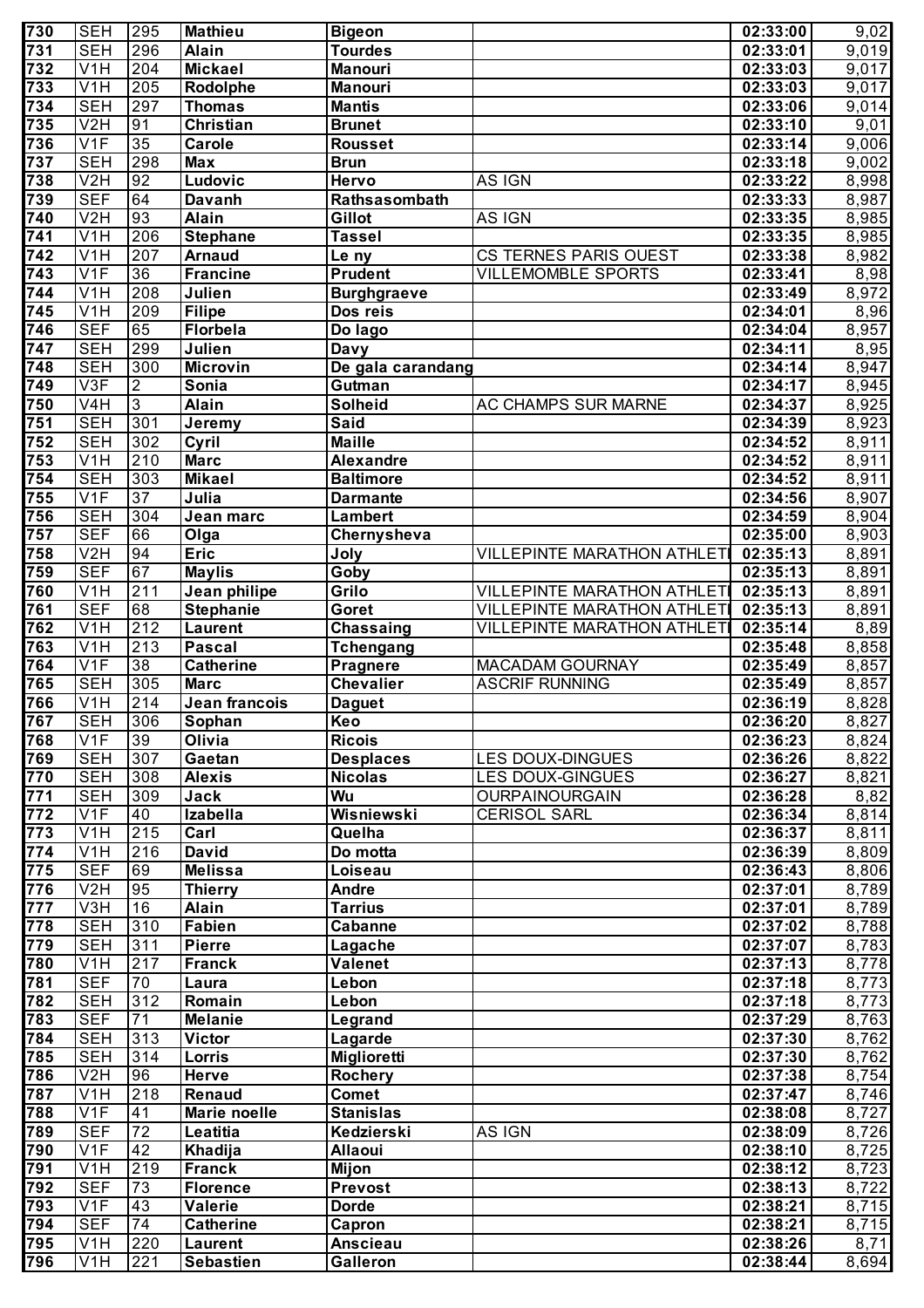| 797              | V2H                     | 97               | <b>Patrick</b>    | Larcher                         |                            | 02:38:45              | 8,693              |
|------------------|-------------------------|------------------|-------------------|---------------------------------|----------------------------|-----------------------|--------------------|
| 798              | V <sub>1</sub> H        | 222              | <b>Patrick</b>    | <b>Valck</b>                    |                            | 02:38:48              | 8,69               |
| 799              | V1F                     | 44               | Sophie            | <b>Bourguet</b>                 | <b>ASCRIF RUNNING</b>      | 02:38:49              | 8,689              |
| 800              | V <sub>1</sub> H        | 223              | <b>Alain</b>      | <b>Bouche</b>                   | <b>ASCRIF RUNNING</b>      | 02:38:49              | 8,689              |
| $\overline{801}$ | V2H                     | 98               | <b>Philippe</b>   | <b>Monet</b>                    |                            | 02:38:54              | $\overline{8,685}$ |
| 802              | <b>SEF</b>              | 75               | <b>Dorothee</b>   | <b>Muday</b>                    |                            | 02:39:03              | 8,677              |
| 803              | <b>SEH</b>              | 315              | Kai man           | Wong                            |                            | 02:39:15              | 8,666              |
| 804              | V2H                     | 99               | <b>Pascal</b>     | Ribouleau                       | <b>VITA GV</b>             | 02:39:24              | $\overline{8,657}$ |
| 805              | <b>SEH</b>              | 316              | <b>Marc</b>       | <b>Guerrier</b>                 |                            | 02:39:26              | 8,656              |
| 806              | V1H                     | $\overline{224}$ | Jean philippe     | Vautour                         |                            | 02:39:30              | 8,652              |
| 807              | <b>SEH</b>              | 317              | <b>Guillaume</b>  | Cottin                          | <b>BISKIT TEAM</b>         | 02:39:30              | 8,652              |
| 808              | <b>SEH</b>              | 318              | Samuel            | Galode                          |                            | 02:39:39              | $\overline{8,644}$ |
| 809              | <b>SEH</b>              | 319              | Julien            | <b>Zanutel</b>                  |                            | 02:39:39              | 8,644              |
| $\overline{810}$ | <b>SEH</b>              | 320              | <b>Aurelien</b>   | <b>Michon</b>                   |                            | 02:39:40              | 8,643              |
| $\overline{811}$ | <b>SEH</b>              | 321              | Angelo            | Guillaume                       | <b>COURIR POUR MARIE</b>   | 02:39:40              | $\overline{8,643}$ |
| $\overline{812}$ | <b>SEH</b>              | 322              | <b>Arnaud</b>     | <b>Diez</b>                     |                            | 02:39:48              | 8,636              |
| $\overline{813}$ | V <sub>1</sub> H        | 225              | <b>Christophe</b> | Jourdain                        | <b>ASCRIF RUNNING</b>      | 02:39:50              | 8,634              |
| $\overline{814}$ | V2F                     | 15               | Paola             | <b>Delannoy</b>                 | <b>ASCRIF RUNNING</b>      | 02:39:59              | 8,626              |
| 815              | V <sub>1</sub> H        | 226              | <b>Stephane</b>   | Vigier                          | <b>ASCRIF RUNNING</b>      | 02:40:00              | 8,625              |
| 816              | <b>SEH</b>              | 323              | <b>Tristan</b>    | Lecoq                           |                            | 02:40:04              | 8,621              |
| $\overline{817}$ | V1F                     | 45               | <b>Nathalie</b>   | <b>Sautreau</b>                 |                            | 02:40:11              | 8,615              |
| 818              | <b>SEH</b>              | 324              | <b>Vincent</b>    | <b>Simon</b>                    |                            | 02:40:12              | 8,614              |
| $\overline{819}$ | V2H                     | 100              | <b>Patrick</b>    | <b>Bariteau</b>                 |                            | 02:40:16              | 8,611              |
| 820              | V <sub>1</sub> H        | 227              | <b>Eric</b>       | Winter                          |                            | 02:40:20              | $\overline{8,607}$ |
| $\overline{821}$ | $\overline{\text{V1H}}$ | 228              | <b>Francis</b>    | Lecoq                           | <b>LES KILLERS</b>         | 02:40:22              | 8,605              |
| $\overline{822}$ | V1F                     | 46               | <b>Chrystelle</b> | <b>Flory</b>                    |                            | 02:40:29              | 8,599              |
| $\overline{823}$ | V <sub>1</sub> H        | 229              | <b>Xavier</b>     | Lelievre                        |                            | 02:40:29              | 8,599              |
| $\overline{824}$ | <b>SEH</b>              | 325              | <b>Richard</b>    | <b>Beule</b>                    |                            | 02:40:30              | 8,598              |
| 825              | V3H                     | 17               | Pascal            | <b>Dewailly</b>                 | <b>VITA GV</b>             | 02:40:31              | 8,597              |
| $\overline{826}$ | <b>SEH</b>              | 326              | <b>Alexis</b>     | Hagard                          |                            | 02:40:44              | 8,586              |
| $\overline{827}$ | V2H                     | 101              | Dominique         | <b>Strugen</b>                  |                            | 02:40:44              | 8,586              |
| 828              | <b>SEF</b>              | 76               | <b>Eloise</b>     | <b>Foucault</b>                 |                            | 02:40:44              | 8,586              |
| 829              | <b>SEH</b>              | 327              | Andrzej           | <b>Piatek</b>                   |                            | 02:40:54              | 8,577              |
| 830              | <b>SEH</b>              | 328              | <b>Michael</b>    |                                 |                            | 02:41:07              | 8,565              |
| 831              | V1H                     | 230              | <b>Benoit</b>     | <b>Augeray</b>                  | <b>ASCRIF RUNNING</b>      | 02:41:27              | 8,548              |
| 832              | <b>SEH</b>              | 329              | <b>Nicolas</b>    | Jacq<br><b>Bernard</b>          |                            | 02:41:33              | 8,542              |
| $\overline{833}$ | $\overline{V1H}$        | 231              | <b>Christophe</b> | <b>Dufour</b>                   | MOISSY-CRAMAYEL ATHLETISME | 02:41:41              | 8,535              |
| 834              | V1H                     | 232              | <b>Cedric</b>     |                                 |                            | 02:41:45              | 8,532              |
| 835              | V <sub>1</sub> H        | 233              | <b>Michael</b>    | <b>Tang</b><br><b>Pouillard</b> | <b>ASCRIF RUNNING</b>      | 02:41:59              |                    |
| 836              | V <sub>1</sub> H        | 234              | <b>Fabrice</b>    | <b>Faure</b>                    | <b>ASCRIF RUNNING</b>      | 02:41:59              | 8,519<br>8,519     |
| 837              | $\overline{V1H}$        | 235              | <b>Pierre</b>     | <b>Badoc</b>                    |                            | 02:42:04              | 8,515              |
| 838              | V3H                     | $\overline{18}$  | Jean pierre       |                                 | <b>BUSSY RUNNING</b>       | 02:42:05              |                    |
| 839              | <b>SEF</b>              | $\overline{77}$  | <b>Celine</b>     | De saever<br><b>Chevalier</b>   |                            | 02:42:07              | 8,514<br>8,512     |
|                  |                         |                  |                   |                                 |                            |                       |                    |
| 840              | V1F                     | 47               | Sonia             | Lambert                         | ATHLETIQUE CLUB DU PAYS DE | 02:42:13              | 8,507              |
| 841              | V1F                     | 48               | Valerie           | <b>Lasserre</b>                 |                            | 02:42:14              | 8,506              |
| 842              | <b>SEF</b>              | 78               | Alexia            | <b>Gueneau</b>                  |                            | 02:42:15              | 8,505              |
| 843              | $\overline{\text{V3F}}$ | $\overline{3}$   | Alexandra         | Kosnar                          |                            | 02:42:18              | 8,503              |
| 844              | V1F                     | 49               | Sylvia            | Lemoine                         |                            | 02:42:25              | 8,497              |
| 845              | $\overline{\text{V1H}}$ | 236              | Jean-louis        | Remodon                         | ATHLETIC CLUB DE COLOMBES  | 02:42:25              | 8,497              |
| 846              | $\overline{V1H}$        | 237              | <b>Frederic</b>   | Verge                           |                            | 02:42:26              | 8,496              |
| 847              | $\overline{V1H}$        | 238              | Dimitri           | Moutoumalaya                    |                            | 02:42:35              | 8,488              |
| 848              | V <sub>1</sub> H        | 239              | <b>Mikael</b>     | Coyer                           |                            | 02:42:47              | 8,478              |
| 849              | V <sub>2</sub> H        | 102              | Axel              | <b>Duboys des termes</b>        |                            | 02:43:11              | 8,457              |
| 850              | V <sub>1</sub> H        | 240              | Joachim           | <b>Develle</b>                  |                            | 02:43:11              | 8,457              |
| 851              | <b>SEH</b>              | 330              | <b>Eric</b>       | Caria                           |                            | 02:43:30              | 8,44               |
| 852              | <b>ESH</b>              | $\infty$         | <b>Patrick</b>    | <b>Bach</b>                     |                            | 02:43:35              | 8,436              |
| 853              | V <sub>1F</sub>         | 50               | <b>Brigitte</b>   | <b>Sitbon</b>                   |                            | 02:43:44              | 8,428              |
| 854              | V2F                     | 16               | Carole            | Chiofalo                        |                            | 02:44:01              | 8,414              |
| 855              | V <sub>1F</sub>         | $\overline{51}$  | <b>Sandrine</b>   | Cornacchia                      |                            | 02:44:03              | 8,412              |
| 856              | V <sub>2</sub> H        | 103              | <b>Thierry</b>    | <b>Demaret</b>                  |                            | 02:44:12              | 8,404              |
| 857              | <b>SEH</b>              | 331              | Cyrille           | Simoes da silva                 |                            | 02:44:12              | 8,404              |
| 858              | <b>SEF</b>              | 79               | <b>Barbara</b>    | <b>Dufoix</b>                   |                            | $\overline{02:44:13}$ | 8,404              |
| 859              | V <sub>1F</sub>         | 52               | <b>Catherine</b>  | <b>Molinie</b>                  |                            | 02:44:37              | 8,383              |
| 860              | V <sub>2</sub> H        | 104              | Gerard            | Poupet                          |                            | 02:44:37              | 8,383              |
| 861              | V3H                     | 19               | Philippe          | <b>Algaron</b>                  | ROUTE 109                  | 02:44:43              | 8,378              |
| 862              | <b>SEH</b>              | 332              | <b>Thibaud</b>    | Lim                             |                            | 02:44:49              | 8,373              |
| 863              | V3H                     | 20               | <b>Pandine</b>    | Lim                             |                            | 02:44:49              | 8,373              |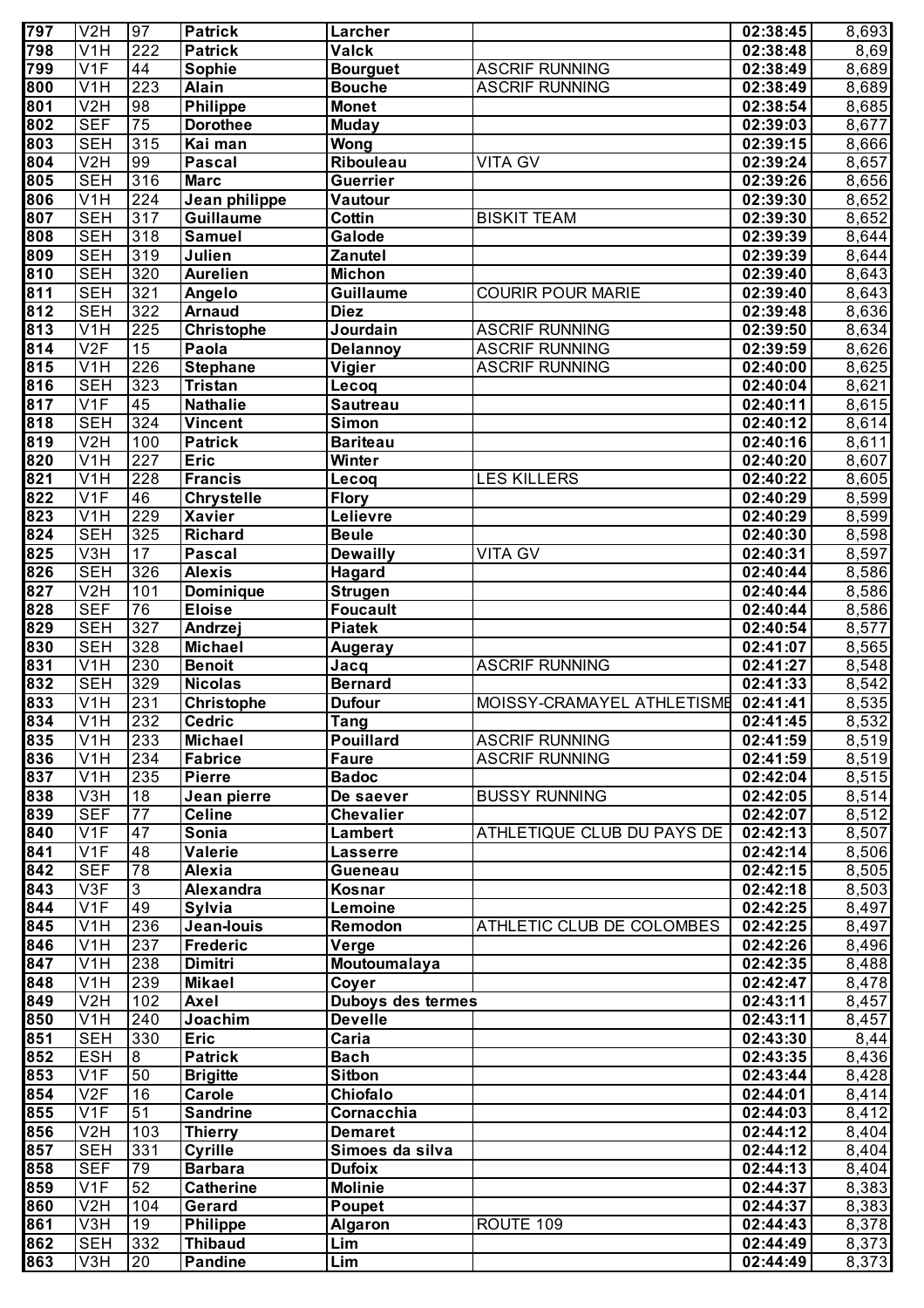| 864              | V1F                     | 53               | <b>Laurence</b>    | Lagarde               |                                   | 02:45:15 | 8,351              |
|------------------|-------------------------|------------------|--------------------|-----------------------|-----------------------------------|----------|--------------------|
| 865              | V <sub>2</sub> H        | 105              | <b>Serge</b>       | <b>Barbarian</b>      |                                   | 02:45:20 | 8,347              |
| 866              | V <sub>1</sub> H        | 241              | Olivier            | Goral                 |                                   | 02:45:32 | 8,337              |
| 867              | V3F                     | $\overline{4}$   | <b>Francoise</b>   | <b>Bansillon</b>      |                                   | 02:45:39 | 8,331              |
| 868              | <b>SEH</b>              | 333              | <b>Pierre</b>      | <b>Bansillon</b>      |                                   | 02:45:39 | 8,331              |
| 869              | <b>SEH</b>              | $\frac{1}{334}$  | <b>Daniel</b>      | Maschewski            |                                   | 02:45:40 | 8,33               |
| 870              | V <sub>1</sub> H        | 242              | Gerard             | Rajemisa              |                                   | 02:45:46 | 8,325              |
| 871              | V <sub>1</sub> H        | $\overline{243}$ | Lionel             | Pont                  |                                   | 02:45:50 | 8,322              |
| 872              | V <sub>1</sub> H        | 244              | <b>Said</b>        | <b>Bouaricha</b>      |                                   | 02:46:10 | 8,305              |
| 873              | V <sub>1</sub> H        | $\overline{245}$ | Johann             | <b>Baranes</b>        |                                   | 02:46:12 | 8,303              |
| 874              | <b>SEF</b>              | 80               | Linda              | <b>Barlog</b>         |                                   | 02:46:12 | 8,303              |
| 875              | V2F                     | $\overline{17}$  | Thi minh           | <b>Telle</b>          |                                   | 02:46:20 | 8,297              |
| 876              | V3H                     | $\overline{21}$  | <b>Marcel</b>      | Calderan              |                                   | 02:46:42 | 8,278              |
| 877              | <b>SEH</b>              | 335              | <b>Sebastien</b>   | <b>Michel</b>         |                                   | 02:46:55 | 8,268              |
| 878              | V1F                     | $\overline{54}$  | Isabelle           | Cousin                |                                   | 02:46:55 | 8,268              |
| 879              | V1F                     | 55               | <b>Fabienne</b>    | <b>Francon</b>        |                                   | 02:47:00 | 8,263              |
| 880              | <b>ESH</b>              | $\overline{9}$   | Quentin            | <b>Bertrand</b>       |                                   | 02:47:05 | 8,259              |
| 881              | <b>SEH</b>              | 336              | <b>Vincent</b>     | Gaudefroy             |                                   | 02:47:29 | 8,24               |
| 882              | V1F                     | 56               | <b>Myriam</b>      | <b>Frejus</b>         | AS NANDY ATHLETISME               | 02:47:30 | 8,239              |
| 883              | V <sub>1</sub> H        | 246              | Christophe         | <b>Astier</b>         | US METRO TRANSPORT (PARIS)        | 02:47:41 | $\overline{8,}23$  |
| 884              | <b>SEH</b>              | 337              | Yann               | Soyez                 | OURPAINOURGAIN                    | 02:47:44 | 8,227              |
| 885              | V3H                     | $\overline{22}$  | <b>Michel</b>      | Le quellec            |                                   | 02:48:10 | 8,206              |
| 886              | <b>SEF</b>              | 81               | <b>Emmanuelle</b>  | Chometton             |                                   | 02:48:21 | 8,197              |
| 887              | <b>SEF</b>              | 82               | <b>Myriam</b>      | Alem                  |                                   | 02:48:37 | $\overline{8,}184$ |
| 888              | V3F                     | $\overline{5}$   | <b>Annie</b>       | Ghiotti               |                                   | 02:48:39 | 8,183              |
| 889              | <b>SEF</b>              | 83               | <b>Bich phuong</b> | Dang                  |                                   | 02:48:48 | $\overline{8,175}$ |
| 890              | V2F                     | 18               | <b>Teresita</b>    | Angla                 |                                   | 02:48:53 | $\overline{8,171}$ |
| 891              | <b>SEF</b>              | 84               | Odile              | <b>Dietenbeck</b>     | <b>COURBEVOIE ATHLETISME CLUB</b> | 02:49:15 | $\overline{8,154}$ |
| 892              | <b>SEH</b>              | 338              | Anthony            | <b>Boulet</b>         |                                   | 02:49:19 | $\overline{8,15}$  |
| 893              | <b>SEH</b>              | 339              | <b>Mickael</b>     | <b>Boulet</b>         |                                   | 02:49:20 | 8,15               |
| 894              | V1F                     | 57               | Veronique          | Vitry                 |                                   | 02:49:58 | $\overline{8,}119$ |
| 895              | V1F                     | 58               | <b>Claire</b>      | Garbagnati            | UNION SPORTIVE GAZELEC IF         | 02:49:58 | $\overline{8,}119$ |
| 896              | V <sub>1</sub> H        | $\overline{247}$ | <b>Philippe</b>    | Josse                 |                                   | 02:49:59 | $\overline{8,118}$ |
| 897              | V3H                     | $\overline{23}$  | Jean noel          | <b>Terre</b>          |                                   | 02:50:01 | $\overline{8,117}$ |
| 898              | V2F                     | 19               | <b>Dara</b>        | Janosevic             |                                   | 02:50:03 | 8,115              |
| 899              | V1H                     | $\overline{248}$ | <b>Gilles</b>      | Foubert               |                                   | 02:50:16 | 8,105              |
| $\overline{900}$ | <b>SEH</b>              | $\overline{340}$ | <b>Michael</b>     | Jaccaz                | <b>BISKIT TEAM</b>                | 02:50:24 | 8,099              |
| 901              | <b>SEF</b>              | 85               | <b>Melissa</b>     | <b>Moreiras</b>       |                                   | 02:50:28 | 8,095              |
| 902              | V1F                     | 59               | <b>Nathalie</b>    | Valin                 | <b>C.C. TAVERNY ATHLETISME</b>    | 02:50:31 | 8,093              |
| 903              | <b>SEH</b>              | 341              | Remy               | <b>Guesnon</b>        |                                   | 02:50:33 | $\sqrt{8,091}$     |
| 904              | <b>SEH</b>              | $\overline{342}$ | <b>Frederic</b>    | <b>Bernard</b>        |                                   | 02:50:35 | 8,09               |
| 905              | V2H                     | 106              | <b>Christian</b>   | <b>Richard</b>        | <b>LES SPARTAKS</b>               | 02:50:38 | 8,088              |
| 906              | $\overline{\text{V4H}}$ | 4                | Joseph             | Luce                  |                                   | 02:50:39 | 8,087              |
| 907              | V1F                     | 60               | <b>Florence</b>    | <b>Aref trassaert</b> |                                   | 02:50:41 | 8,085              |
| 908              | <b>SEF</b>              | 86               | <b>Adeline</b>     | <b>Seine</b>          |                                   | 02:50:42 | 8,084              |
| 909              | V2H                     | 107              | <b>Vincent</b>     | <b>Eches</b>          |                                   | 02:51:44 | 8,036              |
| $\overline{910}$ | V2H                     | 108              | Ferdinand          | Rodil                 |                                   | 02:51:58 | 8,025              |
| 911              | V1H                     | 249              | Jason              | <b>Dimatatac</b>      | PINOY RUNNERS PARIS               | 02:52:01 | 8,022              |
| $\overline{912}$ | V1F                     | 61               | <b>Marianne</b>    | <b>Berard</b>         | <b>ASC TOURNAN</b>                | 02:52:12 | 8,014              |
| $\overline{913}$ | $\overline{\text{V1H}}$ | 250              | <b>Fabrice</b>     | <b>Audoli</b>         |                                   | 02:52:55 | 7,981              |
| 914              | V1F                     | 62               | Kosma              | <b>Markella</b>       |                                   | 02:53:03 | 7,975              |
| 915              | V <sub>1</sub> H        | 251              | <b>Thomas</b>      | <b>Christophe</b>     |                                   | 02:53:51 | 7,938              |
| 916              | <b>SEH</b>              | 343              | <b>Vincent</b>     | Louiche               | HANDI FUN SPORT                   | 02:54:01 | 7,93               |
| 917              | V2H                     | 109              | Yannick            | <b>Dugue</b>          | <b>HANDI FUN SPORT</b>            | 02:54:01 | 7,93               |
| 918              | V2H                     | 110              | Jean michel        | <b>Wax</b>            |                                   | 02:54:04 | 7,928              |
| 919              | <b>SEF</b>              | 87               | <b>Sandrine</b>    | <b>Enguehard</b>      |                                   | 02:54:50 | 7,893              |
| 920              | <b>SEH</b>              | 344              | <b>Guillaume</b>   | <b>Atger</b>          |                                   | 02:54:52 | 7,892              |
| 921              | <b>SEF</b>              | 88               | Lucie              | Vannier               |                                   | 02:54:54 | 7,89               |
| 922              | V <sub>1</sub> H        | 252              | Sylvain            | Chermanne             |                                   | 02:54:55 | 7,889              |
| 923              | V <sub>1F</sub>         | 63               | <b>Gwenaelle</b>   | <b>Michaud</b>        |                                   | 02:54:57 | 7,888              |
| 924              | <b>SEH</b>              | 345              | <b>Fred</b>        | <b>Bifolchetti</b>    |                                   | 02:55:03 | 7,883              |
| 925              | V2H                     | 111              | George             | <b>Finkenberg</b>     | <b>LES SPARTAKS</b>               | 02:55:14 | 7,875              |
| 926              | <b>SEH</b>              | 346              | Jerome             | Salomon               |                                   | 02:55:38 | 7,857              |
| 927              | <b>SEH</b>              | 347              | Kan thung          | Phan                  | <b>TEAM PEANUTS</b>               | 02:55:40 | 7,856              |
| 928              | <b>ESF</b>              | 5                | Julie              | Fournier              |                                   | 02:56:00 | 7,841              |
| 929              | V <sub>1</sub> H        | 253              | Olivier            | <b>Saldana</b>        |                                   | 02:56:07 | 7,836              |
| 930              | V3H                     | 24               | Jean paul          | Spiquel               |                                   | 02:56:08 | 7,835              |
|                  |                         |                  |                    |                       |                                   |          |                    |